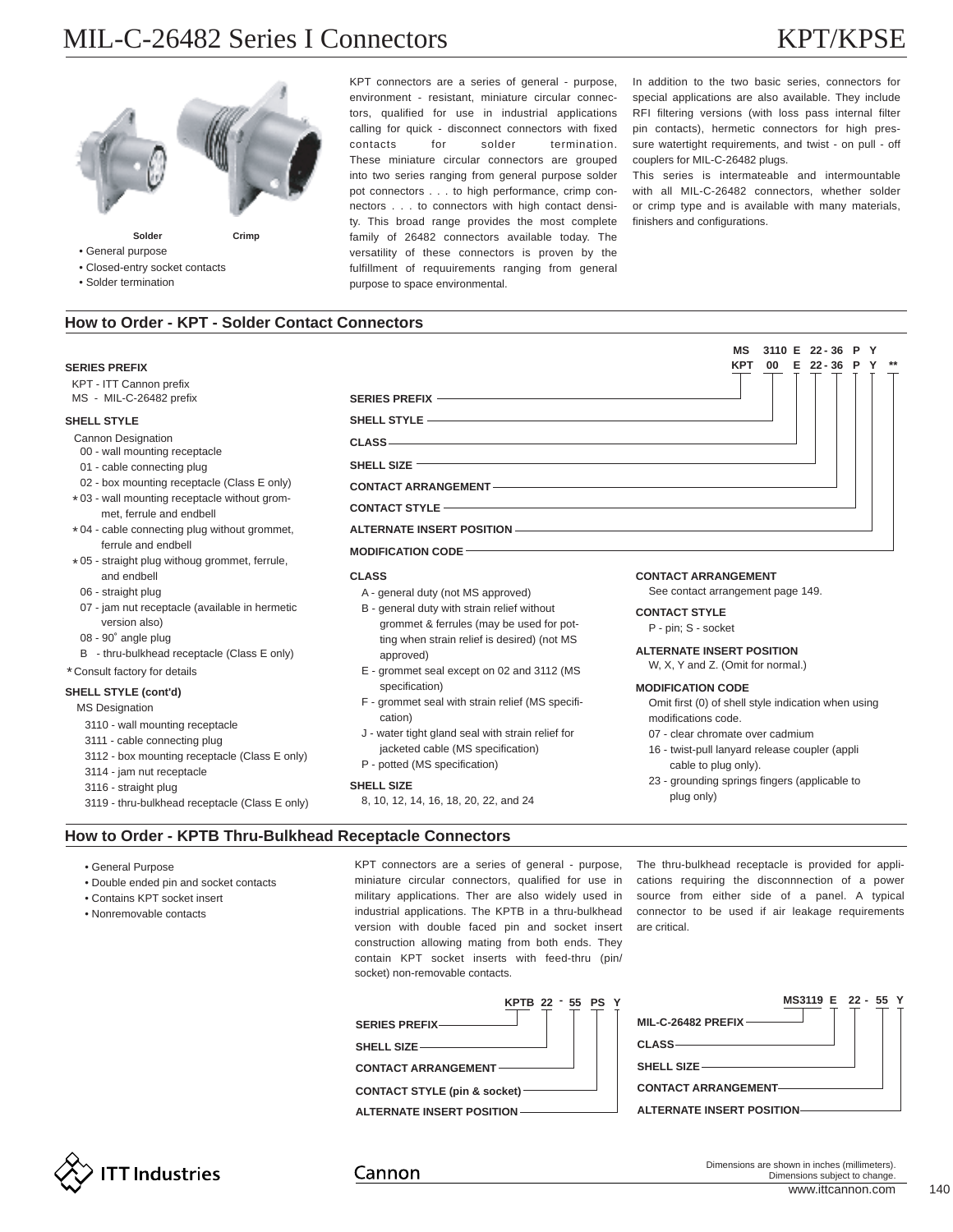# **How to Order - KPSE Crimp Contact Connectors**

# **SERIES PREFIX SHELL STYLE CLASS SHELL SIZE CONTACT ARRANGEMENT CONTACT TYPE ALTERNTE INSERT POSITION MODIFICATION CODE**

## **SERIES PREFIX**

- KPSE ITT Cannon prefix
- MS MIL-C-26482 prefix

# **SHELL STYLE**

- ITT Cannon Number:
- 00 wall mounting receptacle
- 01 cable connecting plug
- 02 box mounting receptacle (without wire
	- seals)
- \* 03 wall mounting receptacle without ferrule and endbell
- \* 04 cable connector plug without ferrule and endbell
- \* 05 straight plug without ferrule and endbell 06 - straight plug
- 07 jam nut receptacle
- 08 90˚ angle plug
- Consult factory for details \*

# **KPSE High Performance Crimp Contact Connectors**

- **•** Environment -resistant
- Voidless integrally molded insulator
- **•** Front-release, crimp snap-in contacts
- Closed entry socket contacts
- 4 moisture seals for complete sealing
- Contact clip protected in hard dieletric
- $\bullet$  Positive insert-to-shell mechanical retention

KPSE environment-resistant, miniature circular, quick disconnect connectors, qualified to MIL-C-26482, are designed for the exacting requirements of today's electronic industry. The KPSE features an insulator which is mechanically retained in the shell by a positive, hard plastic-to-metal lock retention augmented by a reliable adhesive bond. Complete moisture sealing is achieved by four seal; shell, peripheral, interfiacial and wire seals.

Crimp snap-in contacts are retained in clips that are completely encased in a tough hard dieletric wafer, thus protecting the clips tines from damage. Closedentry socket contacts facilitate positive mating.

The KPSE series is intermateable, intermountable and interchangeable with all MIL-C-26482 connectors, whether crimp or solder type, and is avialiable with many materials, finishes and configurations.

```
Dimensions are shown in inches (millimeters).
  Dimensions subject to change.
```
**COMPLETE MOISTURE SEALING** is achieved by combining four seals: shell, peripheral, interfacial and wire seals. SHELL SEAL is effected when the plug shell pushes against the sealing ring in the receptacle when the connectors are mated. PERIPHERAL SEAL around the edge of the pin insulator is designed so that mating the connector puts tension on the seal and greatly reduces compression set. plug and receptacle are mated.

**MS 3120 E 18 - 32 P X**

# **<sup>18</sup> <sup>32</sup> <sup>P</sup> <sup>X</sup> \*\* KPSE <sup>00</sup> <sup>E</sup> -**





# **MS Desgination CONTACT ARRANGEMENT**

See contact arrangements page 149.

- **CONTACT STYLE**
	- P pin

S - socket

## **ALTERNATE INSERT POSITION**

W, X, Y and Z. (Omit for normal.)

#### **MODIFICATION CODE**

Omit first (0) of shell style indication when using modifications code.

- F0 less contacts, not marked on connectors
- 07 clear chromate over cadmium
- 16 twist-pull lanyard release coupler (appli cable to plug only).
- 23 grounding springs fingers (applicable to plug only)

- INTERFACIAL SEAL is achieved by the insulator faces meeting when the
- WIRE SEAL is accomplished by a mulitiple ripple design, exceeding the wire sealing requirements of MIL-C-26482.
- **POSITIVE INSERT-TO-SHELL MECHANICAL RETENTION** with hard plastic wafer firmly locked into a groove in the shell, in addition to a strong adhesive bond between the insert and shell.

Cannon

10, 12, 14, 16, 18, 20, 22, and 24

A - general duty (not MS approved) B - general duty with strain relief without grommet & ferrules (not MS approved) E - grommet seal (MSspecification)

- F grommet seal with strain relief (MS specifi-
- cation)
- cable (not MS approved)

- P potted (MS specification)
- **SHELL SIZE**
- 
- **CLASS**
	-

 - wall mounting receptacle - cable connnecting plug - box mounting receptacle - jam nut receptacle - straight plug

# J - gland seal with strain relief for jacketed

- 
- 
- 
-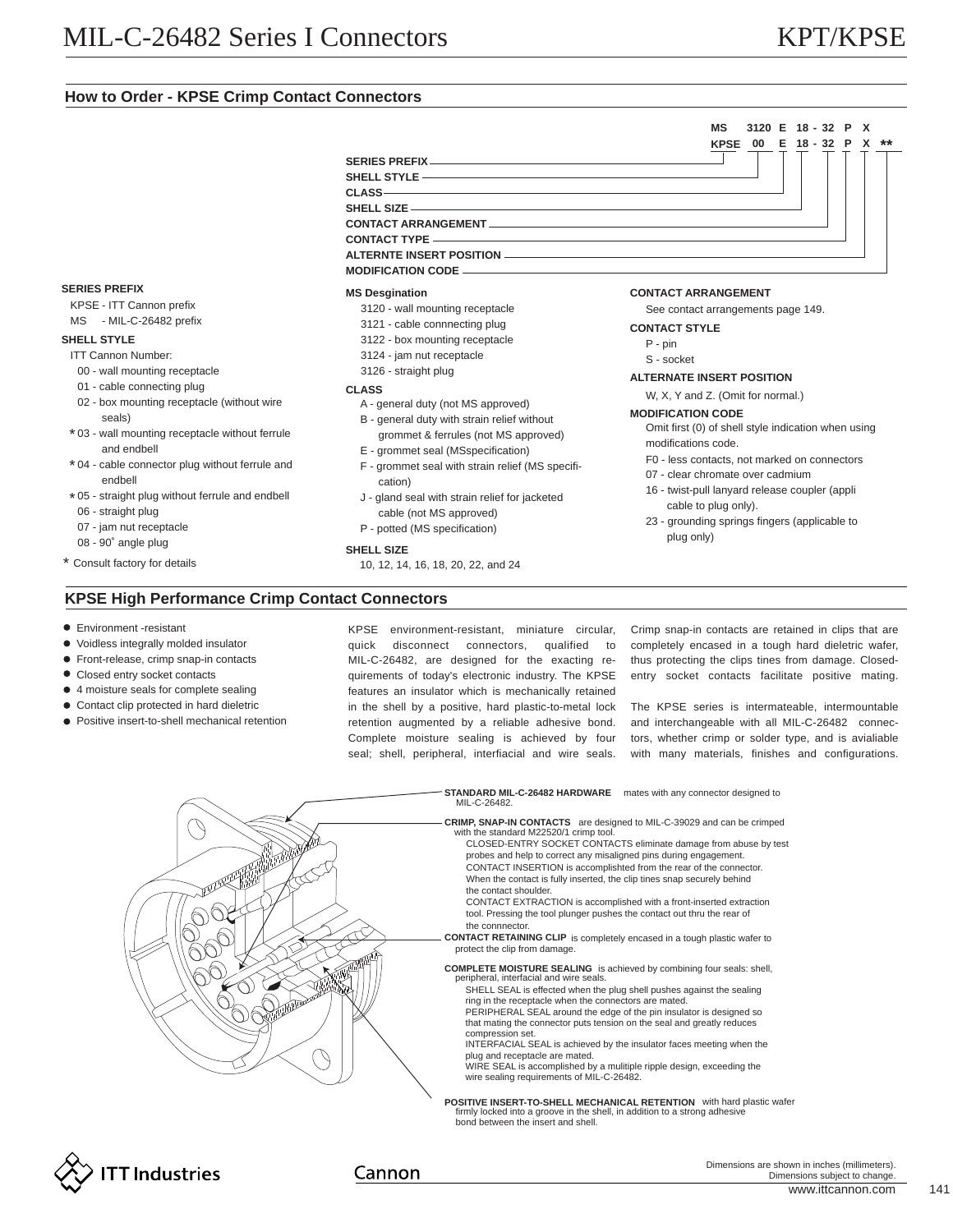# **Performance and Material Specifications**

# **STANDARD MATERIALS AND FINISHES**

| Shell             | aluminum alloy, conductive<br>olive drab chromate over<br>cadmium finish per QQ-P-416 |
|-------------------|---------------------------------------------------------------------------------------|
| Insulator         | polychloroprene                                                                       |
| Grommet and Seal  | polychloroprene                                                                       |
| Contacts          | Copper alloy, gold plate<br>per MIL-G-45204 type II                                   |
| Temperature Range | $-55^{\circ}$ C to $+125^{\circ}$ C                                                   |

| <b>MECHANICAL</b>  |                                                        |
|--------------------|--------------------------------------------------------|
|                    | Shell Sizes 00 - wall mounting receptacle              |
|                    | 01 - cable connecting plug                             |
|                    | 02 - box mounting receptacle                           |
|                    | 06 - straight plut                                     |
|                    | 07 - jam nut receptacle                                |
|                    | 08 - 90° angle plug                                    |
|                    | B - thru-bulkhead receptacle                           |
|                    | (KPT only)                                             |
| <b>Shell Sizes</b> | KPT 8 thru 24                                          |
|                    | KPSE 10 thru 24                                        |
|                    | Polarization/Coupling: five keyway/three point bayonet |
|                    | Service Classes A - general duty                       |

# B - general duty with strain relief

P - potted

E - grommet seal

F - grommet seal with strain relief

J - gland nut with strain relief for jacketed cable

# **ELECTRICAL**

| <b>Contact Termination</b> |                      |                                 | solder (KPT)                      |         |                        | crimp snap-in (KPSE) |  |
|----------------------------|----------------------|---------------------------------|-----------------------------------|---------|------------------------|----------------------|--|
| Number of contacts         |                      | KPT 2 thru 61<br>KPSE 3 thru 61 |                                   |         |                        |                      |  |
| Wire size, AWG             |                      |                                 | KPT 12 thru 24<br>KPSE 16 thru 24 |         |                        |                      |  |
| Wire Range Accommodations  |                      |                                 |                                   |         | Insulation O.D. Limits |                      |  |
| Contact                    |                      |                                 |                                   |         | Min.                   | Max. KPT/            |  |
| <b>Size</b>                | <b>AWG Wire Size</b> |                                 | Min. KPT                          |         | <b>KPSE</b>            | <b>KPSE</b>          |  |
| 20                         | 24, 22 and 20        |                                 | .060(1.52)                        |         | .047(1.19)             | .083(2.11)           |  |
| 16                         | 20, 18 and 16        |                                 | .066(1.68)                        |         | .066(1.68)             | .109(2.77)           |  |
| 12                         | 14 and 12            |                                 | .097(2.46)                        |         |                        | .142(3.61)           |  |
| Contact                    | Contact              | Rated                           |                                   | Test    |                        |                      |  |
| Rating                     | Size                 | Amps                            |                                   | Current |                        | Millivolt Drop       |  |
|                            | 20                   | 7.5                             |                                   | 7.5     |                        | less than 55         |  |
|                            | 16                   | 22.0                            |                                   | 13.0    |                        | less than 50         |  |
| Service                    |                      |                                 |                                   |         |                        |                      |  |
| Rating                     | <b>Test Volt</b>     | Service                         | AC(rms)                           | DC      |                        |                      |  |
|                            |                      | 1                               | 1500                              | 2100    |                        |                      |  |
|                            | Sea level            | $\overline{2}$                  | 2300                              | 3200    |                        |                      |  |
|                            | 70,000 ft.           | 1                               | 375                               | 535     |                        |                      |  |
|                            |                      | $\overline{2}$                  | 550                               | 770     |                        |                      |  |
| Maximum                    |                      | 1                               | 600                               | 850     |                        |                      |  |
| Operating<br>Voltage       | Sea level            | $\overline{2}$                  | 1000                              | 1275    |                        |                      |  |

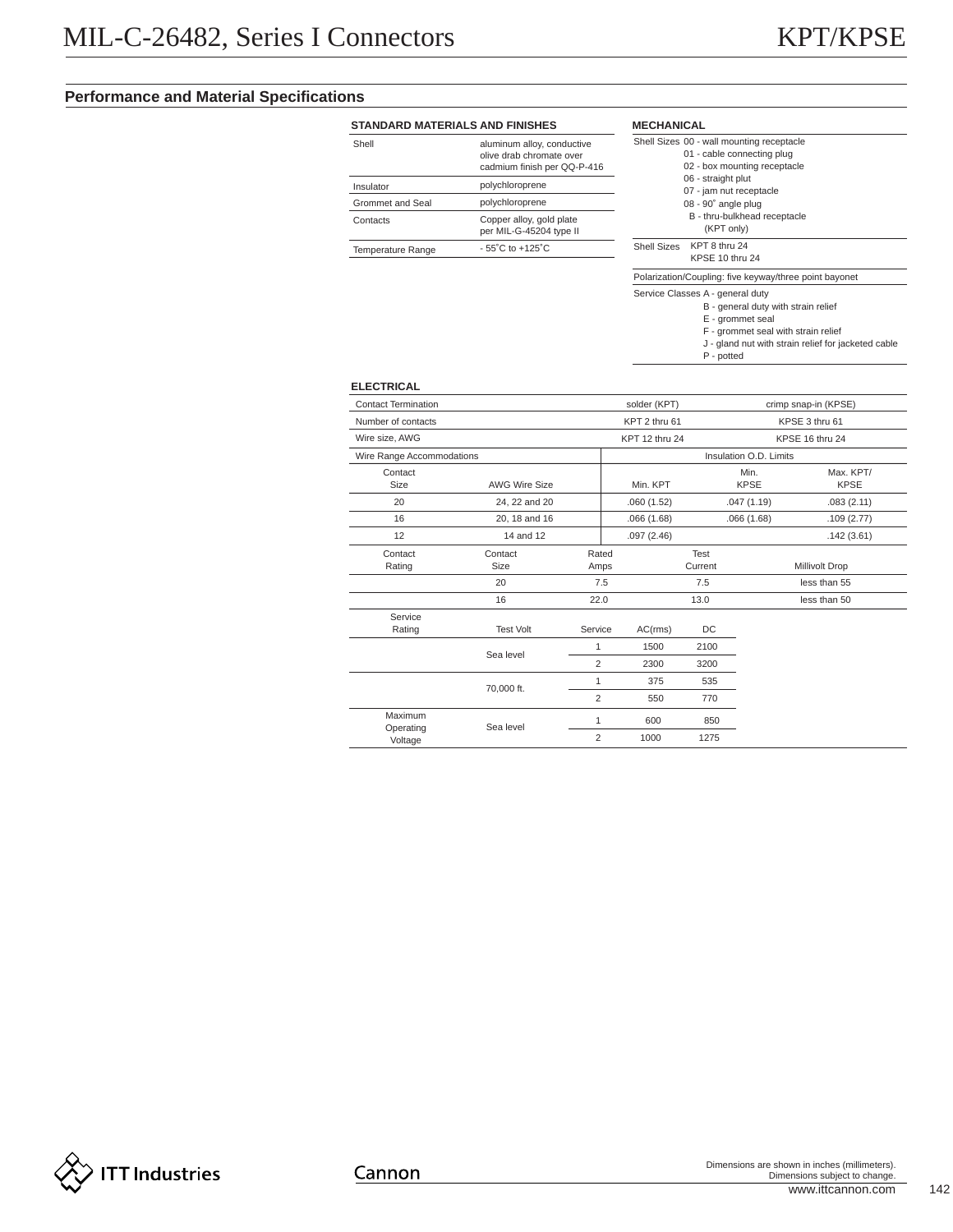# **Wall Mounting Receptacles**



Not available in KPSE \*(TP) located within .010 T.P. with respect to diameter A and master keyway.

# **Receptacles with Termination Assemblies**



Ø

**L**BF







**G**BF **H**BF

|                   |                   | <b>TYPE A</b>               |                      |                    | TYPE B and F                |                             |                   | <b>TYPE E</b> |
|-------------------|-------------------|-----------------------------|----------------------|--------------------|-----------------------------|-----------------------------|-------------------|---------------|
| Shell<br>Size     | <b>DA</b><br>Min. | LA<br>Max.                  | V Thread<br>Class 2A | <b>GBF</b><br>Min. | <b>HBF</b><br>Max.          | LBF<br>Max.                 | <b>BE</b><br>Max. | LE.<br>Max.   |
| †8                | .335(8.15)        | 1.44 (36.68)                | 1/2-28UNEF           | .115(2.92)         |                             | .828 (21.03) 1.922 (48.82)  | .608 (15.44)      | 1.328 (33.73) |
| 10                | .466 (11.84)      | 1.44 (36.68)                | 5/8-24UNEF           | .178(4.52)         |                             | .891 (22.63) 1.922 (48.82)  | .734 (18.64)      | 1.328 (33.73) |
| $12 \overline{ }$ |                   | .591 (15.01) 1.444 (36.68)  | 3/4-20UNEF           | .302(7.67)         | 1.016 (25.81) 1.922 (48.82) |                             | .858 (21.79)      | 1.328 (33.73) |
| 14                |                   | .705 (19.05) 1.444 (36.68)  | 7/8-20UNEF           | .365(9.27)         |                             | 1.141 (28.98) 1.922 (48.82) | .984 (24.99)      | 1.328 (33.73) |
| 16                |                   | .830 (21.08) 1.444 (36.68)  | <b>1-20UNEF</b>      | .490 (12.45)       |                             | 1.203 (30.56) 2.047 (51.99) | 1.110 (28.19)     | 1.328 (33.73) |
| 18                |                   | .948 (24.08) 1.444 (36.68)  | 1-3/16-18UNEF        | .615 (15.62)       |                             | 1.469 (37.31) 2.078 (52.78) | 1.234 (31.34)     | 1.328 (33.73) |
| 20                |                   | 1.043 (26.49) 1.728 (43.89) | 1-3/16-18UNEF        | .615 (15.62)       | 1.469 (37.31) 2.344 (59.54) |                             | 1.360 (34.54)     | 1.531 (38.89) |
| 22                |                   | 1.198 (30.43) 1.728 (43.89) | 1-7/16-18UNEF        | .740 (18.80)       | 1.656 (42.06)               | 1.344 (59.54)               | 1.484 (37.69)     | 1.531 (38.89) |
| 24                |                   | 1.293 (32.84) 1.738 (44.15) | 1-7/16-18UNEF        | .790 (20.07)       | 1.750 (44.45)               | 2.406 (61.11)               | 1.610 (40.89)     | 1.594 (40.49) |

|                   |                         | <b>TYPE J</b> |                |                   | <b>TYPE P</b>     |               |
|-------------------|-------------------------|---------------|----------------|-------------------|-------------------|---------------|
| Shell<br>Size     | DJ.<br>Max./Min.        | HJ<br>Max.    | LJ<br>Max.     | <b>BP</b><br>Max. | <b>DP</b><br>Min. | LP<br>Max.    |
| †8                | .230/.168 (5.84/4.27)   | .828 (21.03)  | 2.271 (57.68)  | .608(15.44)       | .317(8.05)        | 1.453 (36.91) |
| 10                | .312/.205 (7.92/5.21)   | .891(22.63)   | 2.271 (57.68)  | .734 (18.64)      | .434 (11.02)      | 1.453 (36.91) |
| $12 \overline{ }$ | .442/.338 (11.23/8.59)  | 1.016 (25.81) | 2.411 (61.24)  | .858 (21.79)      | .548 (13.92)      | 1.453 (36.91) |
| 14                | .539/.416 (13.56/10.57) | 1.141 (28.98) | 2.599 (66.01)  | .984 (24.99)      | .673 (17.09)      | 1.453 (36.91) |
| 16                | .616/.550 (15.65/13.97) | 1.203 (30.56) | 2.943 (74.75)  | 1.110 (28.19)     | .798 (20.27)      | 1.453 (36.91) |
| 18                | .672/.600 (17.07/15.24) | 1.469 (37.31) | 3.172 (80.57)  | 1.234 (31.34)     | .899 (22.83)      | 1.453 (36.91) |
| 20                | .747/.634 (18.97/16.13) | 1.469 (37.31) | 3.610 (91.69)  | 1.360 (34.54)     | 1.024 (26.01)     | 1.672 (42.47) |
| 22                | .846/.670 (21.49/17.02) | 1.656 (42.06) | 3.766 (95.66)  | 1.484 (37.69)     | 1.149 (29.18)     | 1.672 (42.47) |
| 24                | .894/.740 (22.71/18.80) | 1.750 (44.45) | 3.985 (101.22) | 1.610 (40.89)     | 1.274 (32.36)     | 1.734 (44.04) |

**Performance Specifications - Page 142 Contacts, Sealing Plugs, Assembly Tools - Page**

**154**

**Contact Arrangements - Page 149**



†Not available in KPSE

# Cannon

Dimensions are shown in inches (millimeters). Dimensions subject to change.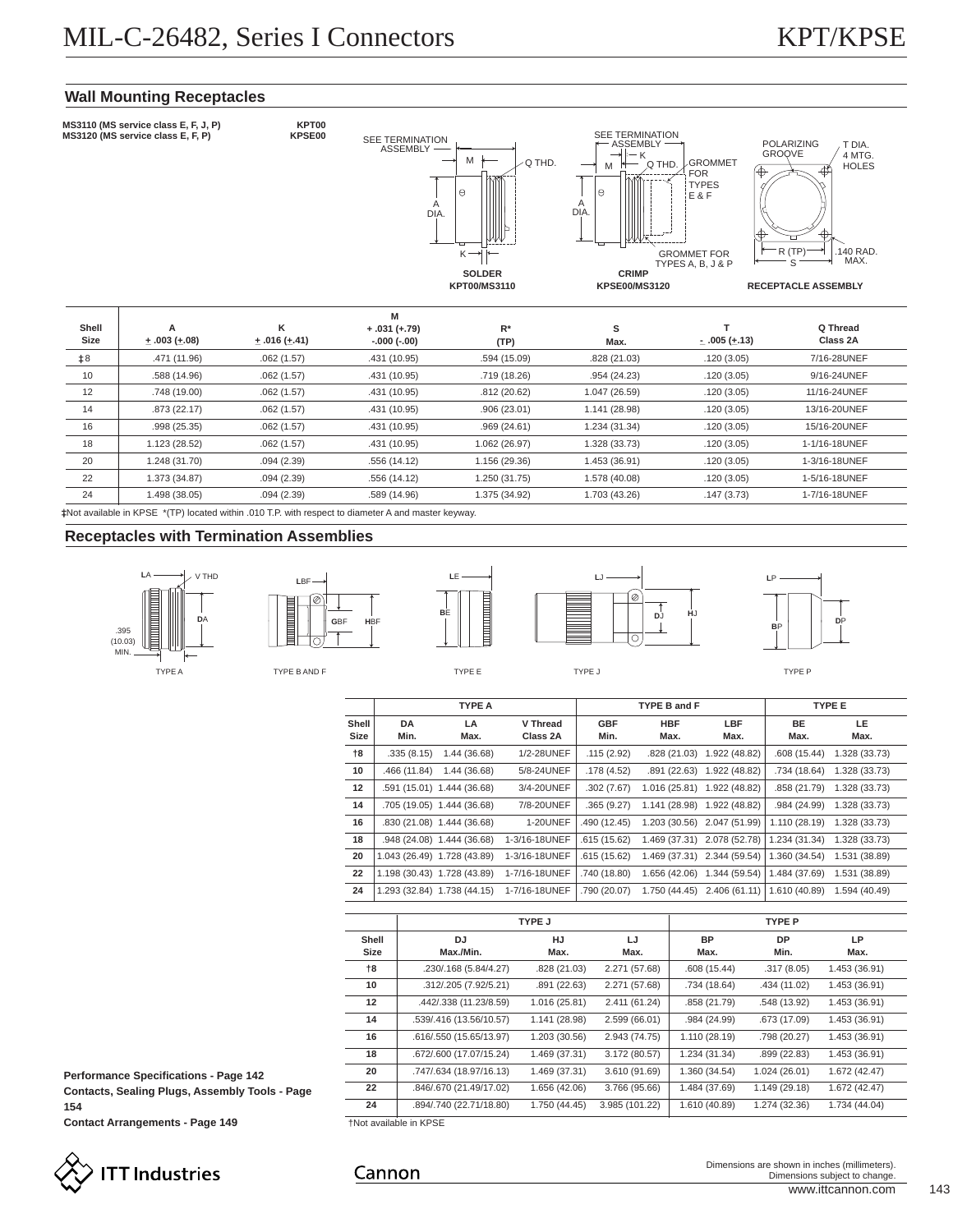**Q Thread Class 2A**

# **Cable Connecting Plugs**

**MS3111** SEE TERMINATION **KPT01 (MS service class E, F, J, P)** ASSEMBLY SEE TERMINATION ASSEMBLY **MS3121 KPSE01**H **(MS service clase E, F, P)** P Q THD. Y DIA. POLARIZING<br>GROOVE H P Q THD.  $\Theta$  $\alpha$ A DIA. A DIA. GROMMET FOR<br>TYPES E & F GROMMET FOR TYPES A, B, <sup>J</sup> & <sup>P</sup> GROMMET FOR S **SOLDER CRIMP**<br>**KPSE01/MS3121 KPT01/MS3111 KPSE01/MS3121 PLUG ASSEMBLY P Shell H A + .031 (+.79) S Y +\_ .016 (+\_.41) Size +\_ .003 (+\_.08) -.000 (-.00) Max. Max.**

| †8 | .471 (11.96)  | .094(2.39) | .400(10.16)  | .828 (21.03)  | .958 (24.33)  | 7/16-28UNEF   |
|----|---------------|------------|--------------|---------------|---------------|---------------|
| 10 | .588 (14.94)  | .094(2.39) | .400(10.16)  | .954 (24.23)  | 1.082 (27.48) | 9/16-24UNEF   |
| 12 | .748 (19.00)  | .094(2.39) | .400(10.16)  | 1.047 (26.59) | 1.176 (29.87) | 11/16-24UNEF  |
| 14 | .873(22.17)   | .094(2.39) | .400(10.16)  | 1.141 (28.98) | 1.270 (32.26) | 13/16-20UNEF  |
| 16 | .998(25.35)   | .094(2.39) | .400(10.16)  | 1.234 (31.34) | 1.364 (34.65) | 15/16-20UNEF  |
| 18 | 1.123 (28.52) | .094(2.39) | .400(10.16)  | 1.328 (33.73) | 1.458 (37.03) | 1-1/16-18UNEF |
| 20 | 1.248 (31.70) | .115(2.92) | .535 (13.59) | 1.453 (36.91) | 1.582 (40.18) | 1-3/16-18UNEF |
| 22 | 1.373 (34.87) | .115(2.92) | .535 (13.59) | 1.578 (40.08) | 1.708 (43.38) | 1-5/16-18UNEF |
| 24 | 1.498 (38.05) | .115(2.92) | .558 (14.43) | 1.703 (43.26) | 1.832 (46.53) | 1-7/16-18UNEF |
|    |               |            |              |               |               |               |

†Not available in KPSE \*(TP) located within .010T.P. with respect to diameters A and master keyway.

# **Cable Connecting Plugs With Termination Assemblies**



TYPE A TYPE B AND F TYPE E TYPE E TYPE TYPE A TYPE TYPE A TYPE TYPE A TYPE A TYPE A TYPE P

**L**BF

⊚

**G**BF **H**BF







**With Termination Assemblies**

**Shell Size DA Min. LA Max. V Thread Class 2A GBF Min. HBF Max. LBF Max. BE Max. LE Max. TYPE A TYPE B and F TYPE E †8 10 12 14 16 18 20 22 24** .335 (8.15) .466 (11.84) .591 (15.01) .705 (19.05) .830 (21.08) .948 (24.08) 1.043 (26.49) 1.198 (30.43) 1.293 (32.84) 1.44 (36.68) 1.44 (36.68) 1.44 (36.68) 1.44 (36.68) 1.44 (36.68) 1.44 (36.68) 1-3/16-18UNEF 1.728 (43.89) 1-3/16-18UNEF 1.728 (43.89) 1-7/16-18UNEF 1.738 (44.15) 1-7/16-18UNEF 1/2-28UNEF 5/8-24UNEF 3/4-20UNEF 7/8-20UNEF 1-20UNEF .115 (2.92) .178 (4.52) .302 (7.67) .365 (9.27) .490 (12.45) .615 (15.62) .615 (15.62) .740 (18.80) .790 (20.07) .828 (21.03) .891 (22.63) 1.016 (25.81) 1.141 (28.98) 1.203 (30.56) 1.469 (37.31) 1.469 (37.31) 1.656 (42.06) 1.750 (44.45) 1.922 (48.82) 1.922 (48.82) 1.922 (48.82) 1.922 (48.82) 2.047 (51.99) 2.078 (52.78) 2.344 (59.54) 1.344 (59.54) 2.406 (61.11) .608 (15.44) .734 (18.64) .858 (21.79) .984 (24.99) 1.110 (28.19) 1.234 (31.34) 1.360 (34.54) 1.484 (37.69) 1.610 (40.89) 1.328 (33.73) 1.328 (33.73) 1.328 (33.73) 1.328 (33.73) 1.328 (33.73) 1.328 (33.73) 1.531 (38.89) 1.531 (38.89) 1.594 (40.49)

|                      |                         | TYPE J        |                |                   | <b>TYPE P</b>     |               |
|----------------------|-------------------------|---------------|----------------|-------------------|-------------------|---------------|
| <b>Shell</b><br>Size | DJ<br>Max./Min.         | HJ<br>Max.    | LJ<br>Max.     | <b>BP</b><br>Max. | <b>DP</b><br>Min. | LP<br>Max.    |
| 18                   | .230/.168 (5.84/4.27)   | .828 (21.03)  | 2.271 (57.68)  | .608(15.44)       | .317(8.05)        | 1.453 (36.91) |
| 10                   | .312/.205 (7.92/5.21)   | .891(22.63)   | 2.271 (57.68)  | .734 (18.64)      | .434 (11.02)      | 1.453 (36.91) |
| $12 \overline{ }$    | .442/.338 (11.23/8.59)  | 1.016(25.81)  | 2.411 (61.24)  | .858 (21.79)      | .548 (13.92)      | 1.453 (36.91) |
| 14                   | .539/.416 (13.56/10.57) | 1.141 (28.98) | 2.599 (66.01)  | .984 (24.99)      | .673 (17.09)      | 1.453 (36.91) |
| 16                   | .616/.550 (15.65/13.97) | 1.203 (30.56) | 2.943 (74.75)  | 1.110 (28.19)     | .798 (20.27)      | 1.453 (36.91) |
| 18                   | .672/.600 (17.07/15.24) | 1.469 (37.31) | 3.172 (80.57)  | 1.234 (31.34)     | .899 (22.83)      | 1.453 (36.91) |
| 20                   | .747/.634 (18.97/16.13) | 1.469 (37.31) | 3.610 (91.69)  | 1.360 (34.54)     | 1.024(26.01)      | 1.672 (42.47) |
| 22                   | .846/.670 (21.49/17.02) | 1.656 (42.06) | 3.766 (95.66)  | 1.484 (37.69)     | 1.149 (29.18)     | 1.672 (42.47) |
| 24                   | .894/.740 (22.71/18.80) | 1.750 (44.45) | 3.985 (101.22) | 1.610 (40.89)     | 1.274 (32.36)     | 1.734 (44.04) |

**Performance Specifications - Page 142 Contacts, Sealing Plugs, Assembly Tools - Page**

**154**

**Contact Arrangements - Page 149**



†Not available in KPSE

# Cannon

Dimensions are shown in inches (millimeters). Dimensions subject to change.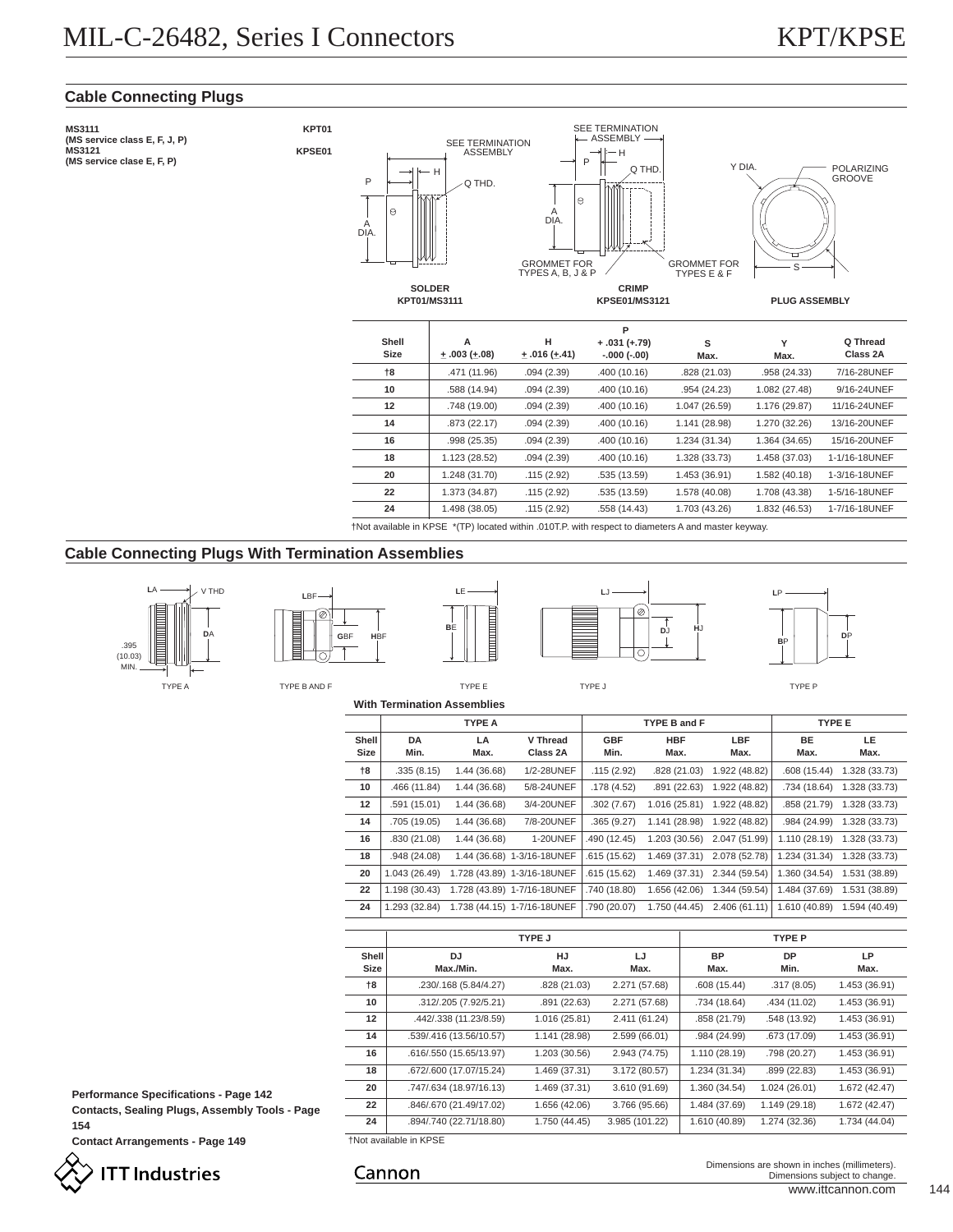# **Box Mounting Receptacles**



#### Note: Connector does not accommodate backshell.

|                   |               |               |                      |               | M              | Ν             |               |               |            |              |
|-------------------|---------------|---------------|----------------------|---------------|----------------|---------------|---------------|---------------|------------|--------------|
| Shell             | A             | в             | κ                    |               | $+.031 (+.79)$ | Dia.          | $R^*$         | s             |            | z            |
| Size              | $+.003(+.08)$ | Max           | $\pm .016 (\pm .41)$ | Max.          | $-.000(-.00)$  | Max.          | (TP)          | Max.          | ±.005      | Max.         |
| 18                | .471 (11.96)  | .978 (12.14)  | .062(1.57)           | 1.320 (33.07) | .431 (10.95)   | .469 (11.91)  | .594 (15.09)  | .828 (21.03)  | .120(3.05) | .354(8.99)   |
| 10                | .588 (14.96)  | .978 (12.14)  | .062(1.57)           | 1.320 (33.07) | .431 (10.95)   | .593 (15.06)  | .719 (18.26)  | .954(24.23)   | .120(3.05) | .354(8.99)   |
| $12 \overline{ }$ | .748 (19.00)  | .978 (12.14)  | .062(1.57)           | 1.320 (33.07) | .431 (10.95)   | .719 (18.26)  | .812(20.62)   | 1.047 (26.59) | .120(3.05) | .354(8.99)   |
| 14                | .873 (22.17)  | .978 (12.14)  | .062(1.57)           | 1.320 (33.07) | .431 (10.95)   | .843(21.41)   | .906(23.01)   | 1.141 (28.98) | .120(3.05) | .354(8.99)   |
| 16                | .998(25.35)   | .978 (12.14)  | .062(1.57)           | 1.320 (33.07) | .431 (10.95)   | .969(24.61)   | .969(24.61)   | 1.234 (31.34) | .120(3.05) | .354(8.99)   |
| 18                | 1.123 (28.52) | .978 (12.14)  | .062(1.57)           | 1.320 (33.07) | .431 (10.95)   | 1.093 (27.76) | 1.062 (26.97) | 1.328 (33.73) | .120(3.05) | .354(8.99)   |
| 20                | 1.248 (31.70) | 1.196 (30.38) | .094(2.39)           | 1.367 (34.72) | .556 (14.12)   | 1.219 (30.96) | 1.156 (29.36) | 1.453 (36.91) | .120(3.05) | .417 (10.59) |
| 22                | 1.373 (34.87) | 1.196 (30.38) | .094(2.39)           | 1.367 (34.72) | .556 (14.12)   | 1.343(34.11)  | 1.250 (31.75) | 1.578 (40.08) | .120(3.05) | .417 (10.59) |
| 24                | 1.498 (38.05) | 1.196 (30.98) | .094(2.39)           | 1.418 (36.02) | .589 (14.96)   | 1.469 (37.31) | 1.375 (34.92) | 1.703 (43.26) | .147(3.73) | .445 (11.30) |

†Not available in KPSE \*(TP) located within .010T.P. with respect to diameter A and master keyway.

# **Thru-Bulkhead Receptacles**

**MS3119 (MS service class E)**





#### \*(T.P) located within .010 T.P. with respect to diameter A and master keyway.

| Shell<br>Size | A Dia.<br>$\pm .003 \ (\pm .08)$ | κ<br>$\pm .016 \ (\pm .406)$ | Max.          | M<br>$+.031 (+.79)$<br>$-.000(-.00)$ | $R^*$<br>(TP) | s<br>Max.     | $\pm .005 (\pm .127)$ |
|---------------|----------------------------------|------------------------------|---------------|--------------------------------------|---------------|---------------|-----------------------|
| $^{+8}$       | .471 (11.96)                     | .062(1.57)                   | 1.125 (28.58) | .562(14.27)                          | .594 (15.09)  | .828 (21.03)  | .120(3.05)            |
| 10            | .588 (14.94)                     | .062(1.57)                   | 1.125 (28.58) | .562(14.27)                          | .719 (18.26)  | .954(24.23)   | .120(3.05)            |
| 12            | .748 (18.00)                     | .062(1.57)                   | 1.125 (28.58) | .562(14.27)                          | .812(20.62)   | 1.047 (26.59) | .120(3.05)            |
| 14            | .873(22.17)                      | .062(1.57)                   | 1.125 (28.58) | .562(14.27)                          | .906(23.01)   | 1.141 (28.98) | .120(3.05)            |
| 16            | .998 (25.35)                     | .062(1.57)                   | 1.125 (28.58) | .562(14.27)                          | .969(24.61)   | 1.234 (31.34) | .120(3.05)            |
| 18            | 1.123 (28.52)                    | .062(1.57)                   | 1.125 (28.58) | .562(14.27)                          | 1.062 (26.97) | 1.328 (33.73) | .120(3.05)            |
| 20            | 1.248 (31.70)                    | .094(2.39)                   | 1.406 (35.71) | .688 (17.48)                         | 1.156 (29.36) | 1.453 (36.91) | .120(3.05)            |
| 22            | 1.373 (34.87)                    | .094(2.39)                   | 1.406 (35.71) | .688 (17.48)                         | 1.250 (31.76) | 1.578 (40.08) | .120(3.05)            |
| 24            | 1.498 (38.05)                    | .094(2.39)                   | 1.406 (35.71) | .688 (17.48)                         | 1.375 (34.92) | 1.703 (43.26) | .147(3.73)            |

**Performance Specifications - Page 142 Contacts, Sealing Plugs, Assembly Tools - Page 154**

**Contact Arrangements - Page 149**

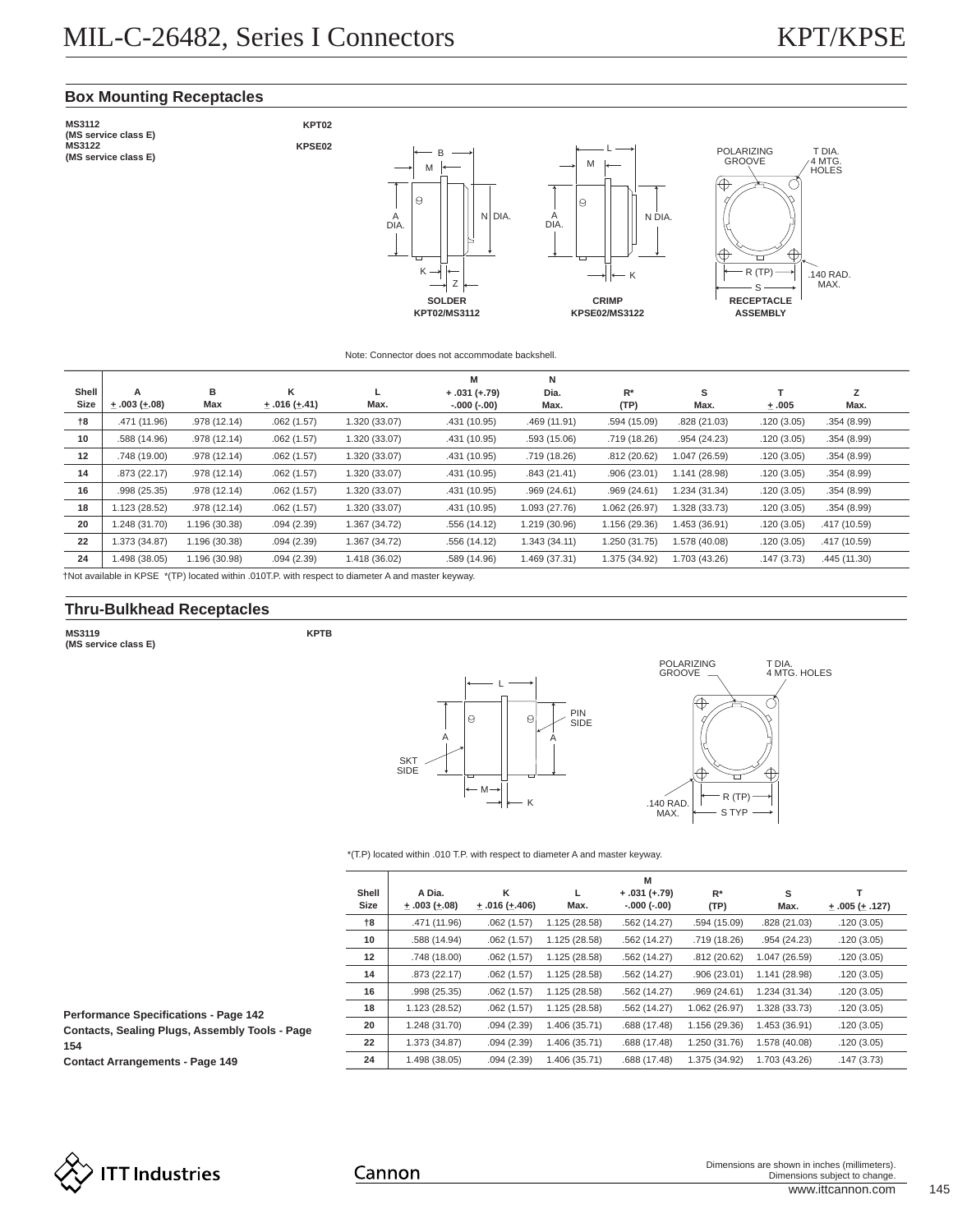# **Straight Plugs**

| <b>MS3116</b>                 |
|-------------------------------|
| (MS service class E, F, J, P) |
| <b>MS3126</b>                 |
| (MS service class E, F, P)    |









**SOLDER KPT06/MS3116**

| Shell<br>Size  | A dia.<br>Max. | G<br>Max.     | J<br>$-$ .010 ( $+0.25$ ) | Q Thread<br>Class 2A |
|----------------|----------------|---------------|---------------------------|----------------------|
| $^{\dagger 8}$ | .765 (19.43)   | .782 (19.86)  | .353(8.99)                | 7/16-28UNEF          |
| 10             | .840 (21.34)   | .926(23.52)   | .353(8.99)                | 9/16-24UNEF          |
| 12             | .999 (25.38)   | 1.043 (26.49) | .353(8.99)                | 11/16-24UNEF         |
| 14             | 1.139 (28.93)  | 1.183(30.05)  | .353(8.99)                | 13/16-20UNEF         |
| 16             | 1.261 (32.03)  | 1.305(33.15)  | .353(8.99)                | 15/16-20UNEF         |
| 18             | 1.337 (33.96)  | 1.391 (35.33) | .353(8.99)                | 1-1/16-18UNEF        |
| 20             | 1.477 (37.52)  | 1.531 (38.89) | .415 (10.54)              | 1-3/16-18UNEF        |
| 22             | 1.602 (40.69)  | 1.656 (42.06) | .415 (10.54)              | 1-5/16-18UNEF        |
| 24             | 1.723 (43.76)  | 1.77(45.14)   | .415 (10.54)              | 1-7/16-18UNEF        |

†Not available in KPSE

Cannon

# **Straight Plugs With Termination Assemblies**



**G**BF **H**BF

**L**BF

Ø







|               |               | <b>TYPE A</b>     |                      |               | TYPE B and F               |                    |               | <b>TYPE E</b> |
|---------------|---------------|-------------------|----------------------|---------------|----------------------------|--------------------|---------------|---------------|
| Shell<br>Size | LA<br>Max.    | <b>DA</b><br>Min. | V Thread<br>Class 2A | LBF<br>Max.   | <b>HBF</b><br>Max.         | <b>GBF</b><br>Min. | BE<br>Max.    | LE.<br>Max.   |
| 18            | 1.440 (36.58) | .335(8.51)        | 1/2-28UNEF           | 1.906 (48.41) | .828 (21.03)               | .115(2.02)         | .608 (15.44)  | 1.328 (33.73) |
| 10            | 1.440 (36.58) | .466 (11.84)      | 5/8-24UNEF           | 1.906 (48.41) | .891 (22.63)               | .178(4.52)         | .734 (18.64)  | 1.328 (33.73) |
| 12            | 1.440 (36.58) | .591 (15.01)      | 3/4-20UNEF           | 1.906 (48.41) | 1.016 (25.81)              | .302(7.67)         | .858 (21.79)  | 1.328 (33.73) |
| 14            | 1.440 (36.58) | .705 (19.05)      | 7/8-20UNEF           | 1.906 (48.41) | 1.141 (28.98)              | .365(9.27)         | .984 (24.99)  | 1.328 (33.73) |
| 16            | 1.440 (36.58) | .830 (21.08)      | <b>1-20UNEF</b>      | 2.047 (51.99) | 1.203 (30.56) .490 (12.45) |                    | 1.110 (28.19) | 1.328 (33.73) |
| 18            | 1.662 (42.21) | .948 (24.08)      | 1-3/16-18UNEF        | 2.078 (52.78) | 1.469 (37.31) .615 (15.62) |                    | 1.234 (31.34) | 1.328 (33.73) |
| 20            | 1.662 (42.21) | 1.043 (26.49)     | 1-3/16-18UNEF        | 2.250(57.15)  | 1.469 (37.31) .615 (15.62) |                    | 1.360 (34.54) | 1.453 (36.91) |
| 22            | 1.662 (42.21) | 1.198 (30.43)     | 1-7/16-18UNEF        | 2.250 (57.15) | 1.656 (42.06) .740 (18.80) |                    | 1.484 (37.69) | 1.453 (36.91) |
| 24            | 1.672 (42.47) | 1.293 (32.84)     | 1-7/16-18UNEF        | 2.312 (58.72) | 1.750 (44.45) .790 (20.07) |                    | 1.610 (40.89) | 1.510 (38.54) |

|                      |                               | TYPE J            |                         |               | <b>TYPE P</b>     |                   |
|----------------------|-------------------------------|-------------------|-------------------------|---------------|-------------------|-------------------|
| Shell<br><b>Size</b> | LJ<br>Max.                    | <b>HJ</b><br>Max. | DJ.<br>Max./Min.        | LP<br>Max.    | <b>DP</b><br>Min. | <b>BP</b><br>Max. |
| $+8$                 | 2.271 (57.68)                 | .828 (21.03)      | .230/.168 (5.84/4.27)   | 1.500 (38.10) | .317(8.05)        | .608(15.44)       |
| 10                   | 2.271 (57.68)                 | .891 (22.63)      | .312/.205 (7.92/5.21)   | 1.500 (38.10) | .434 (11.02)      | .734 (18.64)      |
| $12 \,$              | 2.411 (61.24)                 | 1.016 (25.81)     | .442/.338 (11.23/8.59)  | 1.500(38.10)  | .548 (13.92)      | .858 (21.79)      |
| 14                   | 2.599 (66.01)                 | 1.141 (28.98)     | .539/.416 (13.56/10.57) | 1.500 (38.10) | .673 (17.09)      | .984 (24.99)      |
| 16                   | 2.943 (74.75)                 | 1.203 (30.56)     | .616/.550 (15.65/13.97) | 1.500 (38.10) | .798 (20.27)      | 1.110 (28.19)     |
| 18                   | 3.172 (80.57)                 | 1.469 (37.31)     | .672/.600 (17.07/15.24) | 1.500(38.10)  | .899 (22.83)      | 1.234 (31.34)     |
| 20                   | 3.610 (91.69)                 | 1.469 (37.31)     | .747/.634 (18.97/16.13) | 1.609 (40.87) | 1.024 (26.01)     | 1.360 (34.54)     |
| 22                   | 3.766 (95.66)                 | 1.656 (42.06)     | .846/.670 (21.49/17.02) | 1.609 (40.87) | 1.149 (29.18)     | 1.484 (37.69)     |
| 24                   | 3.985 (101.22)                | 1.750 (44.45)     | .894/.740 (22.71/18.80) | 1.687 (42.85) | 1.274 (32.36)     | 1.610 (40.89)     |
|                      | <b>+Not available in KPSE</b> |                   |                         |               |                   |                   |

**Performance Specifications - Page 142 Contacts, Sealing Plugs, Assembly Tools - Page 154**

**Contact Arrangements - Page 149**



www.ittcannon.com 146 Dimensions are shown in inches (millimeters). Dimensions subject to change.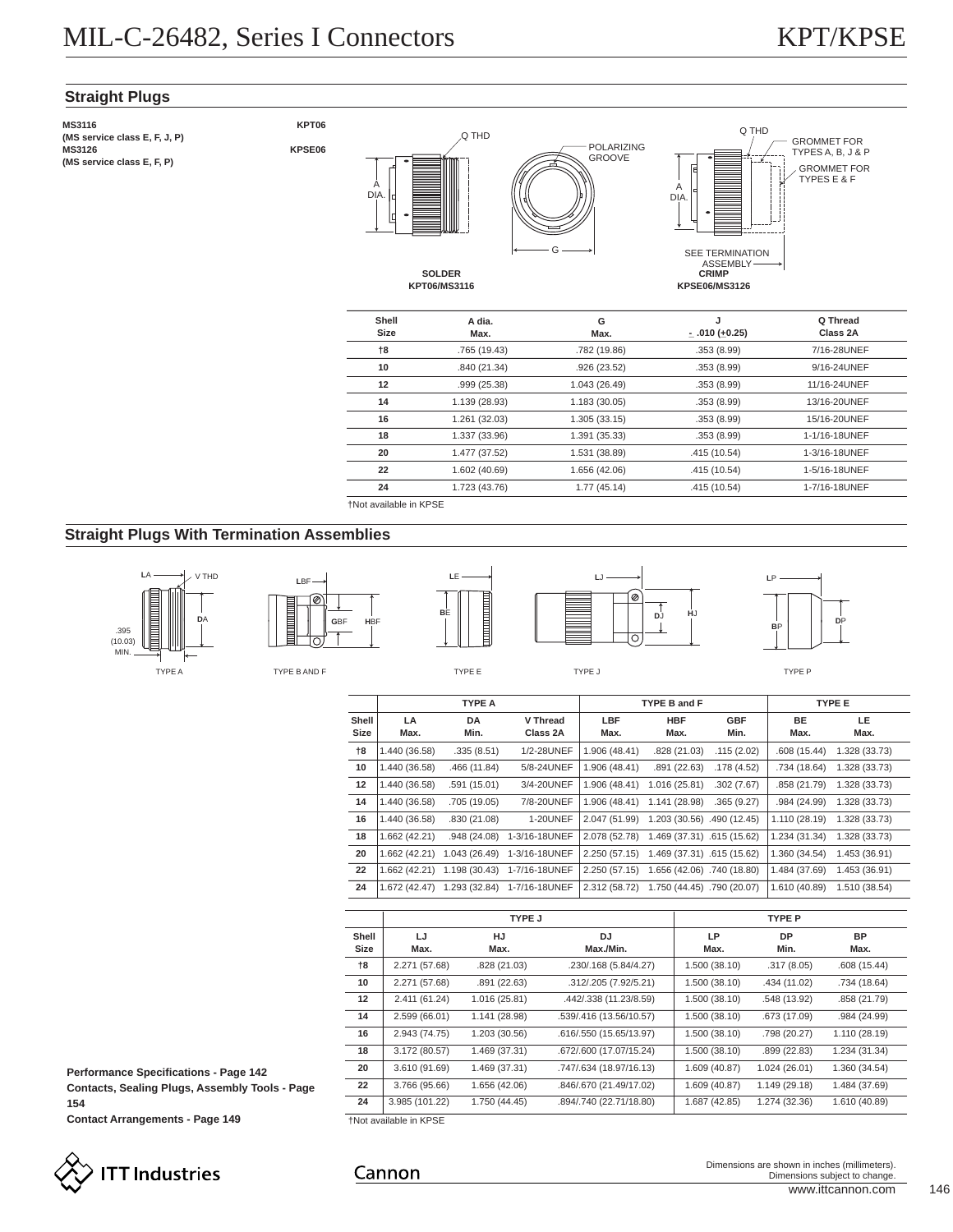# **Jam Nut Receptacles**

**MS3114 (MS service class E, F, P) MS3124 (MS service class E, F, P)**





|       | M                       |                |                         |                        |               |               |               |            |                        |                 |
|-------|-------------------------|----------------|-------------------------|------------------------|---------------|---------------|---------------|------------|------------------------|-----------------|
| Shell | A                       | A              | н                       | κ                      | $+.031(+.08)$ | N             | s             |            | <b>Panel Thickness</b> | R thread        |
| Size  | $\pm .003 \ (\pm 0.08)$ | $+.005(0.130)$ | $\pm .017 \ (\pm 0.43)$ | $\pm .020 \ (\pm .05)$ | $-.000(-.00)$ | Max.          | Max.          | Min.       | Max.                   | Class 2A        |
| †8    | .471 (11.96)            | .525 (13.34)   | .750 (19.05)            | .117(2.97)             | .691 (17.55)  | 1.078 (27.38) | .954 (24.23)  | .062(1.57) | .125(3.17)             | 9/16-24UNEF     |
| 10    | .588 (14.93)            | .650(16.51)    | .875(22.22)             | .117(2.97)             | .691 (17.55)  | 1.206 (30.56) | 1.078 (27.38) | .062(1.57) | .125(3.17)             | 11/16-24UNEF    |
| 12    | .748 (19.00)            | .813(20.65)    | 1.062 (26.97)           | .117(2.97)             | .691 (17.55)  | 1.319 (35.33) | 1.266 (32.16) | .062(1.57) | .125(3.17)             | 7/8-20UNEF      |
| 14    | .873 (22.17)            | .937(23.80)    | 1.188(30.17)            | .117(2.97)             | .691 (17.55)  | 1.516 (38.51) | 1.391 (35.33) | .062(1.57) | .125(3.17)             | <b>1-20UNEF</b> |
| 16    | .988 (25.35)            | 1.061 (26.95)  | 1.312 (33.32)           | .117(2.97)             | .691 (17.55)  | 1.641 (41.68) | 1.516 (38.51) | .062(1.57) | .125(3.17)             | 1-1/8-18UNEF    |
| 18    | 1.123 (28.52)           | 1.186 (30.12)  | 1.438 (36.25)           | .117(2.97)             | .691 (17.55)  | 1.766 (44.86) | 1.41 (41.68)  | .062(1.57) | .125(3.17)             | 1-1/4-18UNEF    |
| 20    | 1.248 (31.70)           | 1.311 (33.30)  | 1.562 (39.67)           | .148(3.76)             | .879 (22.33)  | 1.954 (49.63) | 1.828 (46.43) | .062(1.57) | .250(6.35)             | 1-3/8-18UNEF    |
| 22    | 1.373 (34.87)           | 1.436 (36.47)  | 1.688 (42.87)           | .148(3.76)             | .879 (22.33)  | 2.078 (52.78) | 1.954 (49.63) | .062(1.57) | .250(6.35)             | 1-1/2-18UNEF    |
| 24    | 1.498 (38.05)           | 1.561 (39.65)  | 1.812 (46.02)           | .148(3.76)             | .912(23.16)   | 2.203 (55.96) | 2.078 (52.78) | .062(1.57) | .250(6.35)             | 1-5/8-18UNEF    |

†Not available in KPSE

# **Jam Nut Receptacles With Termination Assemblies**

Z









|               | <b>TYPE A</b> | <b>TYPE B AND F</b> |                    |               | <b>TYPE E</b>     |               | <b>TYPE P</b>     |                   |               |
|---------------|---------------|---------------------|--------------------|---------------|-------------------|---------------|-------------------|-------------------|---------------|
| Shell<br>Size | Max.          | <b>HBF</b><br>Max.  | <b>GBF</b><br>Min. | LBF<br>Max.   | <b>BE</b><br>Max. | LE.<br>Max.   | <b>BP</b><br>Max. | <b>DP</b><br>Min. | LP<br>Max.    |
| 18            | .312(7.92)    | .828(21.03)         | .115(2.02)         | 1.906 (48.41) | .608(15.44)       | 1.344 (34.14) | .608(15.44)       | .317(8.05)        | 1.391 (35.33) |
| 10            | .312(7.92)    | .891(22.63)         | .178(4.52)         | 1.906 (48.41) | .734 (18.64)      | 1.344 (34.14) | .734 (18.64)      | .434 (11.02)      | 1.391 (35.33) |
| 12            | .312(7.92)    | 1.016 (25.81)       | .302(7.67)         | 1.906 (48.41) | .858 (21.79)      | 1.344 (34.14) | .858 (21.79)      | .548 (13.92)      | 1.391 (35.33) |
| 14            | .312(7.92)    | 1.141 (28.98)       | .365(9.27)         | 1.906 (48.41) | .984 (24.99)      | 1.344 (34.14) | .984 (24.99)      | .673 (17.09)      | 1.391 (35.33) |
| 16            | .312(7.92)    | 1.203 (30.56)       | .490 (12.45)       | 2.047 (51.99) | 1.110 (28.19)     | 1.344 (34.14) | 1.110 (28.19)     | .798 (20.27)      | 1.391 (35.33) |
| 18            | .312(7.92)    | 1.469 (37.31)       | .615(15.62)        | 2.078 (52.78) | 1.234 (31.34)     | 1.344 (34.14) | 1.234 (31.34)     | .899(22.83)       | 1.391 (35.33) |
| 20            | 1.93(4.90)    | 1.469 (37.31)       | .615(15.62)        | 2.328 (59.13) | 1.360 (34.54)     | 1.594 (40.49) | 1.360 (34.54)     | 1.024 (26.01)     | 1.641 (41.68) |
| 22            | 1.93(4.90)    | 1.656 (42.06)       | .740 (18.80)       | 2.328 (59.13) | 1.484 (37.69)     | 1.594 (40.49) | 1.484 (37.69)     | 1.149 (29.18)     | 1.641 (41.68) |
| 24            | .150(3.81)    | 1.750 (44.45)       | .790 (20.07)       | 2.453 (62.31) | 1.610 (40.89)     | 1.641 (41.68) | 1.610 (40.89)     | 1.274 (32.36)     | 1.703 (43.26) |

**Performacne Specifications - Page 142 Contacts, Sealing Plugs, Assembly Tools - Page 154 Contact Arrangements - Page 149**



Cannon

www.ittcannon.com 147 Dimensions are shown in inches (millimeters). Dimensions subject to change.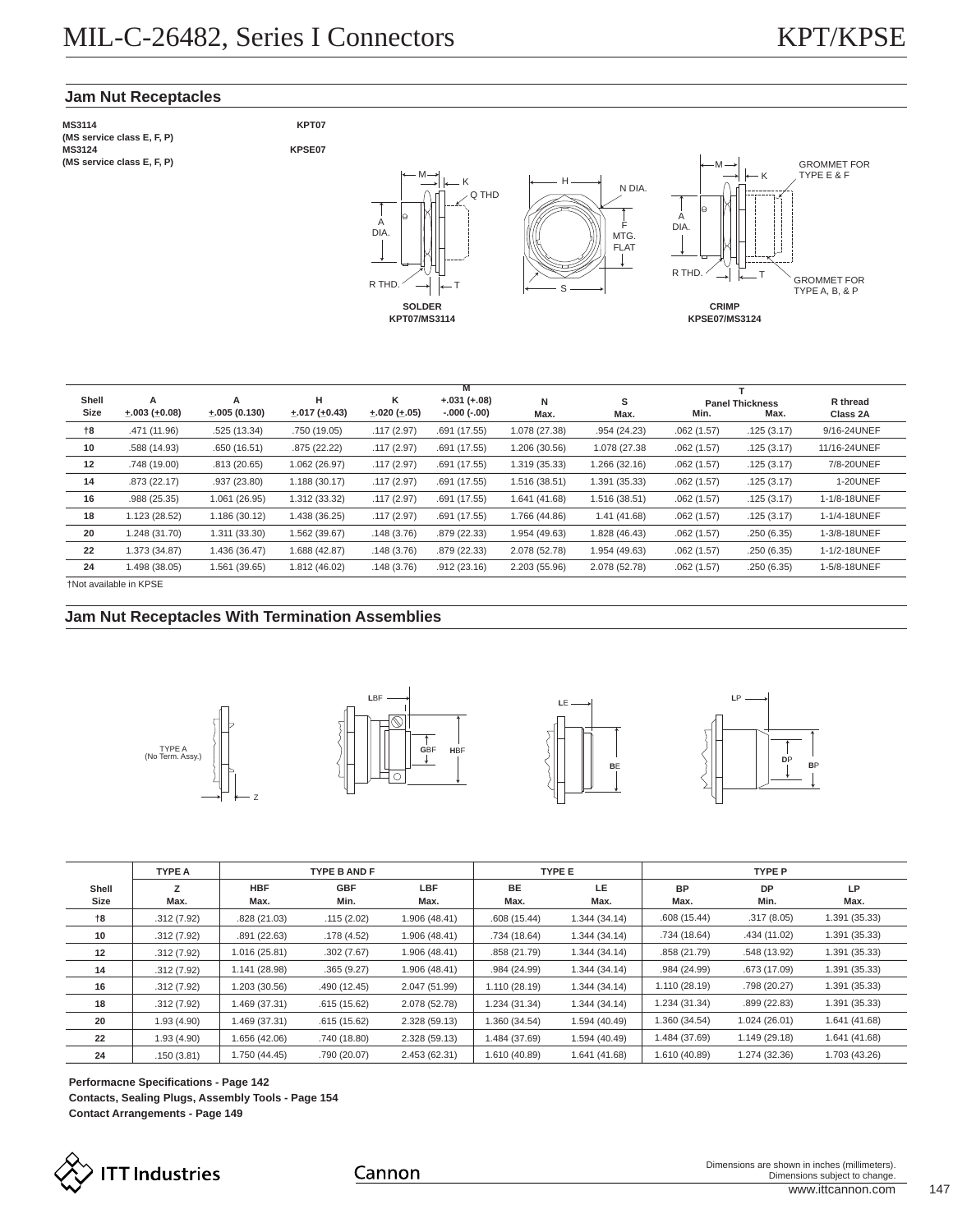# **Right Angle Plugs**

**KPT08/KPSE08**



|               |                | <b>KPT/KPSE</b> |                      |  |  |  |  |
|---------------|----------------|-----------------|----------------------|--|--|--|--|
| Shell<br>Size | A Dia.<br>Max. | G<br>Max.       | Q Thread<br>Class 2A |  |  |  |  |
| $+8$          | .765 (19.43)   | .782 (19.86)    | 7/16-28UNEF          |  |  |  |  |
| 10            | .840 (21.34)   | .926 (23.52)    | 9/16-24UNEF          |  |  |  |  |
| 12            | .999 (25.38)   | 1.043 (26.49)   | 11/16-24UNEF         |  |  |  |  |
| 14            | 1.139 (28.93)  | 1.183(30.05)    | 13/16-20UNEF         |  |  |  |  |
| 16            | 1.261 (32.03)  | 1.305(33.15)    | 15/16-20UNEF         |  |  |  |  |
| 18            | 1.337 (33.96)  | 1.391 (35.33)   | 1-1/16-18UNEF        |  |  |  |  |
| 20            | 1.477 (37.52)  | 1.531 (38.89)   | 1-3/16-18UNEF        |  |  |  |  |
| 22            | 1.602 (40.69)  | 1.656 (42.09)   | 1-5/16-18UNEF        |  |  |  |  |
| 24            | 1.723 (43.76)  | 1.777 (45.13)   | 1-7/16-18UNEF        |  |  |  |  |

†Not available in KPSE.

NOTE: for size 10 and 24 consult factory for availability in type A, B, E and F,

For size 8 consult factory for availablitiy in Type P.

# **Right Angle Plugs With Termination Assemblies**







|       | <b>TYPE A AND E</b> |               |                             |               | <b>TYPE B AND F</b> |               |                 | <b>TYPE P</b> |               |              |                 |
|-------|---------------------|---------------|-----------------------------|---------------|---------------------|---------------|-----------------|---------------|---------------|--------------|-----------------|
| Shell | <b>LAE</b>          | <b>DAE</b>    | V Thread                    | <b>DBF</b>    | LBF                 |               | V Thread        | AP            | LP            | <b>CP</b>    | V Thread        |
| Size  | Max.                | Max.          | Class 2A                    | Max.          | Max.                | Max.          | Class 2A        | Max.          | Max.          | Min.         | Class 2A        |
| $+8$  | 1.421 (36.09)       | .822(20.88)   | 1/2-28UNEF                  | 1.238 (31.44) | 1.421 (36.09)       | 1.842 (46.79) | 1/2-28UNEF      | $-(-)$        | $-(-)$        | $-(-)$       | 1/2-28UNEF      |
| 10    | 1.484 (37.69)       | .853(21.67)   | 5/8-28UNEF                  | 1.269 (32.24) | 1.484 (37.69)       | 1.937 (49.20) | 5/8-28UNEF      | 1.030 (26.16) | 1.380 (35.05) | .252(6.40)   | 5/8-28UNEF      |
| 12    | 1.546 (39.27)       | .916(23.27)   | 3/4-20UNEF                  | 1.395 (35.43) | 1.546 (39.27)       | 1.937 (49.20) | 3/4-20UNEF      | 1.030 (26.16) | 1.567 (39.80) | .252(6.40)   | 3/4-20UNEF      |
| 14    | 1.577 (40.05)       | .978 (24.84)  | 7/8-20UNEF                  | 1.519 (38.58) | 1.577 (40.05)       | 2.124 (53.95) | 7/8-20UNEF      | 1.030 (26.16) | 1.567 (39.80) | .283(7.19)   | 7/8-20UNEF      |
| 16    | 1.609 (40.87)       | 1.041(26.44)  | 1-20UNEF                    | 1.582 (40.18) | 1.609 (40.87)       | 2.203 (55.96) | <b>1-20UNEF</b> | 1.280 (32.51) | 1.567 (39.80) | .355(9.02)   | <b>1-20UNEF</b> |
| 18    | 1.734 (44.04)       | 1.103 (28.70) | 1-3/16-18UNEF               | 1.644 (41.76) | 1.734 (44.04)       | 2.380 (60.45) | 1-3/16-18UNEF   | 1.280 (32.51) | 1.755 (44.58) | .530 (13.46) | 1-3/16-18UNEF   |
| 20    | 1.879 (47.73)       | 1.166 (29.62) | 1-5/16-18UNEF               | 1.707 (43.36) | 1.879 (47.73)       | 2.629 (66.78) | 1-5/16-18UNEF   | 1.530 (38.86) | 1.782 (45.26) | .562(14.27)  | 1-5/16-18UNEF   |
| 22    | 2.035 (51.69)       | 1.245 (31.62) | 1-7/16-18UNEF               | 1.884 (47.85) | 2.035 (51.69)       | 2.629 (66.78) | 1-7/16-18UNEF   | 1.530 (38.86) | 1.782 (45.26) | .562 (14.27) | 1-7/16-18UNEF   |
| 24    | 2.035 (51.69)       |               | 1.322 (33.58) 1-7/16-18UNEF | 1.963 (49.86) | 2.035 (51.69)       | 2.895 (73.53) | 1-7/16-18UNEF   | 1.780 (45.21) | 2.087 (53.01) | .610 (15.49) | 1-7/16-18UNEF   |

†Not available in KPSE. NOTE: For size 10 and 24 consult factory for availability in type A, B, E and F, For size 8 consult factory for availablitiy in Type P.

**Performance Specifications - Page 142 Contacts, Sealing Plugs, Assembly Tools - Page 154 Contact Arrangements - Page 149**



Cannon

www.ittcannon.com 148 Dimensions are shown in inches (millimeters). Dimensions subject to change.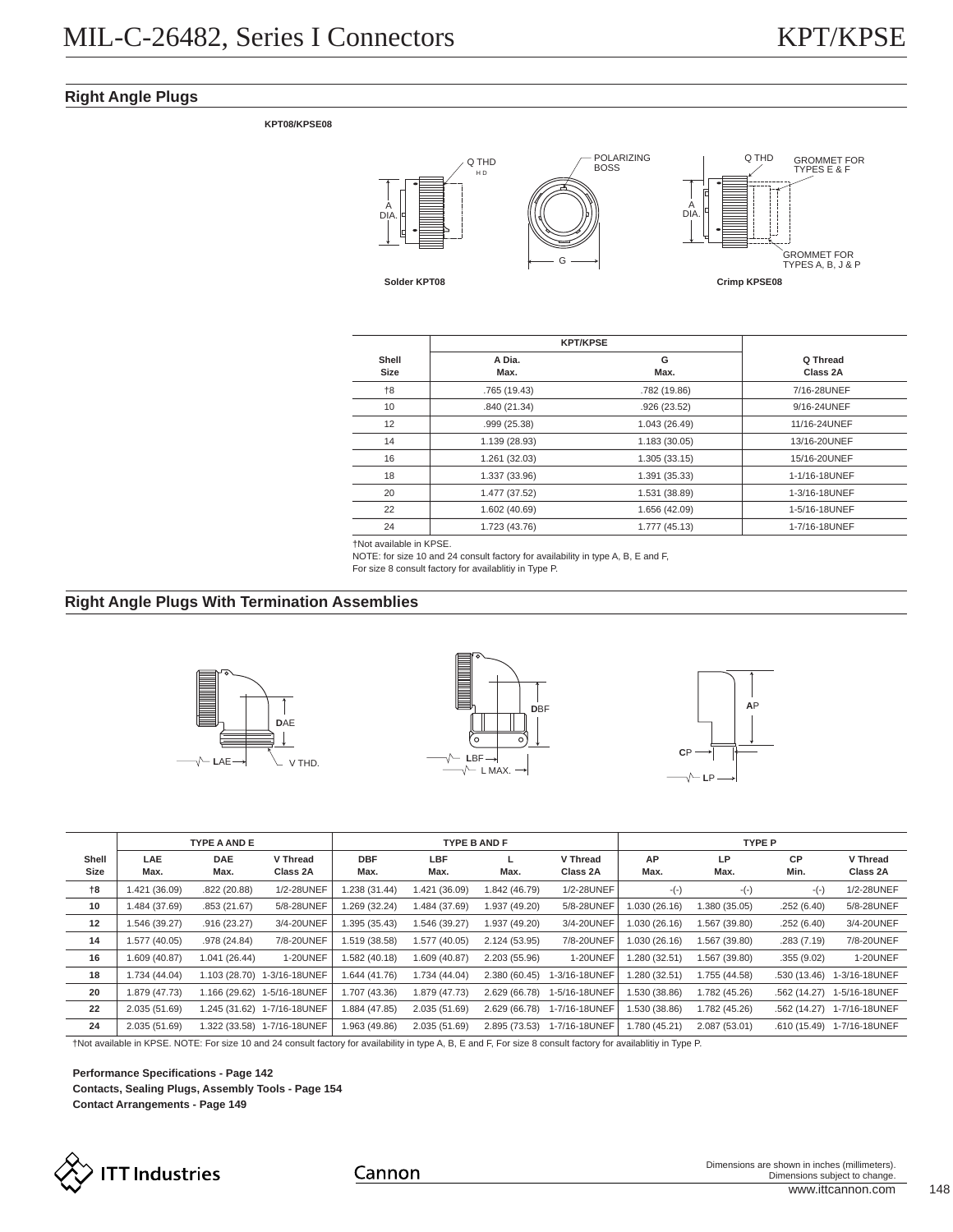# **Contact Arrangements**

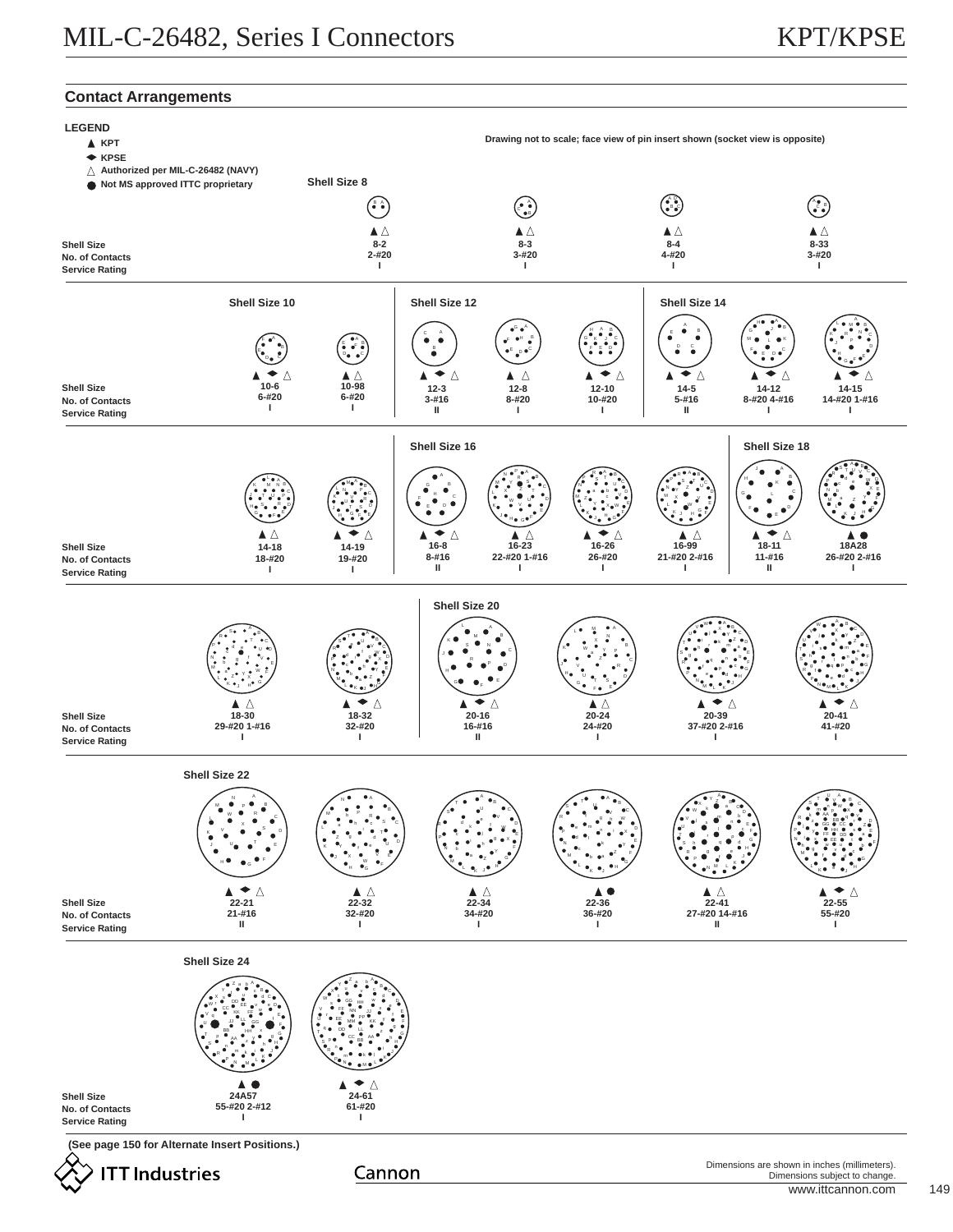# **Alternate Insert Positions**

**Face view of pin inserts**



**The five positions (W, X, Y, Z and Normal) differ in degree of rotation for various sizes and arrangements.**

| NO. OF          | SHELL       | ARR.      |                          |                             | <b>Degrees of Rotation</b>  |                          |
|-----------------|-------------|-----------|--------------------------|-----------------------------|-----------------------------|--------------------------|
| <b>CONTACTS</b> | <b>SIZE</b> | NO.       | W                        | х                           | Y                           | z                        |
| $\overline{2}$  | $\,$ 8 $\,$ | $8 - 2$   | 58                       | 122                         | $\omega$                    | $\overline{\phantom{a}}$ |
|                 | 8           | $8 - 3$   | 60                       | 210                         | $\overline{\phantom{a}}$    | $\overline{\phantom{a}}$ |
| $\mathbf 3$     | $\,8\,$     | $8 - 33$  | 90                       | $\overline{\phantom{a}}$    | $\Box$                      | $\sim$                   |
|                 | 12          | $12 - 3$  | $\overline{\phantom{a}}$ | $\overline{\phantom{a}}$    | 180                         | $\overline{\phantom{a}}$ |
| $\overline{4}$  | $\,8\,$     | $8 - 4$   | 45                       | $\overline{\phantom{a}}$    | $\mathcal{L}_{\mathcal{A}}$ | $\overline{\phantom{a}}$ |
| 5               | 14          | $14 - 5$  | 40                       | 92                          | 184                         | 273                      |
| $\bf 6$         | 10          | $10-6$    | 90                       | $\overline{\phantom{a}}$    | $\overline{\phantom{a}}$    | $\overline{\phantom{a}}$ |
|                 | 10          | 10-98     | 90                       | 180                         | 240                         | 270                      |
| 8               | 12          | $12 - 8$  | 90                       | 112                         | 203                         | 292                      |
|                 | $16\,$      | $16 - 8$  | 54                       | 152                         | 180                         | 331                      |
| $10$            | 12          | $12 - 10$ | 60                       | 155                         | 270                         | 295                      |
| 11              | 18          | $18 - 11$ | 62                       | 119                         | 241                         | 340                      |
| 12              | 14          | $14 - 12$ | 43                       | 90                          | $\omega$                    | $\overline{\phantom{a}}$ |
| 15              | 14          | $14 - 15$ | 17                       | 110                         | 155                         | 234                      |
| 16              | 20          | $20 - 16$ | 238                      | 318                         | 333                         | 347                      |
| 18              | 14          | $14 - 18$ | 15                       | 90                          | 180                         | 270                      |
| 19              | 14          | $14 - 19$ | 30                       | 165                         | 315                         | $\omega$                 |
| 21              | 22          | $22 - 21$ | 16                       | 135                         | 175                         | 349                      |
| 23              | 16          | 16-23     | 158                      | 270                         | $\mathcal{L}_{\mathcal{A}}$ | $\omega$                 |
|                 | 16          | 16-99     | 66                       | 156                         | 223                         | 340                      |
| ${\bf 24}$      | $20\,$      | $20 - 24$ | $70\,$                   | 145                         | 215                         | 290                      |
| 26              | $16\,$      | 16-26     | 60                       | $\mathcal{L}_{\mathcal{A}}$ | 275                         | 338                      |
| 28              | 18          | 18A28     | $\overline{\phantom{a}}$ | $\blacksquare$              | $\omega_{\rm c}$            | $\sim$                   |
| 30              | 18          | 18-30     | 180                      | 193                         | 285                         | 350                      |
| 32              | 18          | 18-32     | 85                       | 138                         | 222                         | 265                      |
|                 | 22          | 22-32     | 72                       | 145                         | 215                         | 288                      |
| 34              | 22          | 22-34     | 62                       | 142                         | 218                         | 298                      |
| 36              | 22          | 22-36     | 72                       | 144                         | 216                         | 288                      |
| 39              | 20          | 20-39     | 63                       | 144                         | 252                         | 333                      |
|                 | 20          | $20 - 41$ | 45                       | 126                         | 225                         | $\omega$                 |
| 41              | 22          | $22 - 41$ | 39                       | 135                         | 264                         | $\omega$                 |
| 55              | 22          | $22 - 55$ | $30\,$                   | 142                         | 226                         | 314                      |
| 57              | 24          | 24A57     | 90                       | 180                         | 270                         | 324                      |
| 61              | 24          | 24-61     | 90                       | 180                         | 270                         | 324                      |

Numbers in bold face indicate contact arrangements are not to MIL-C-26482.

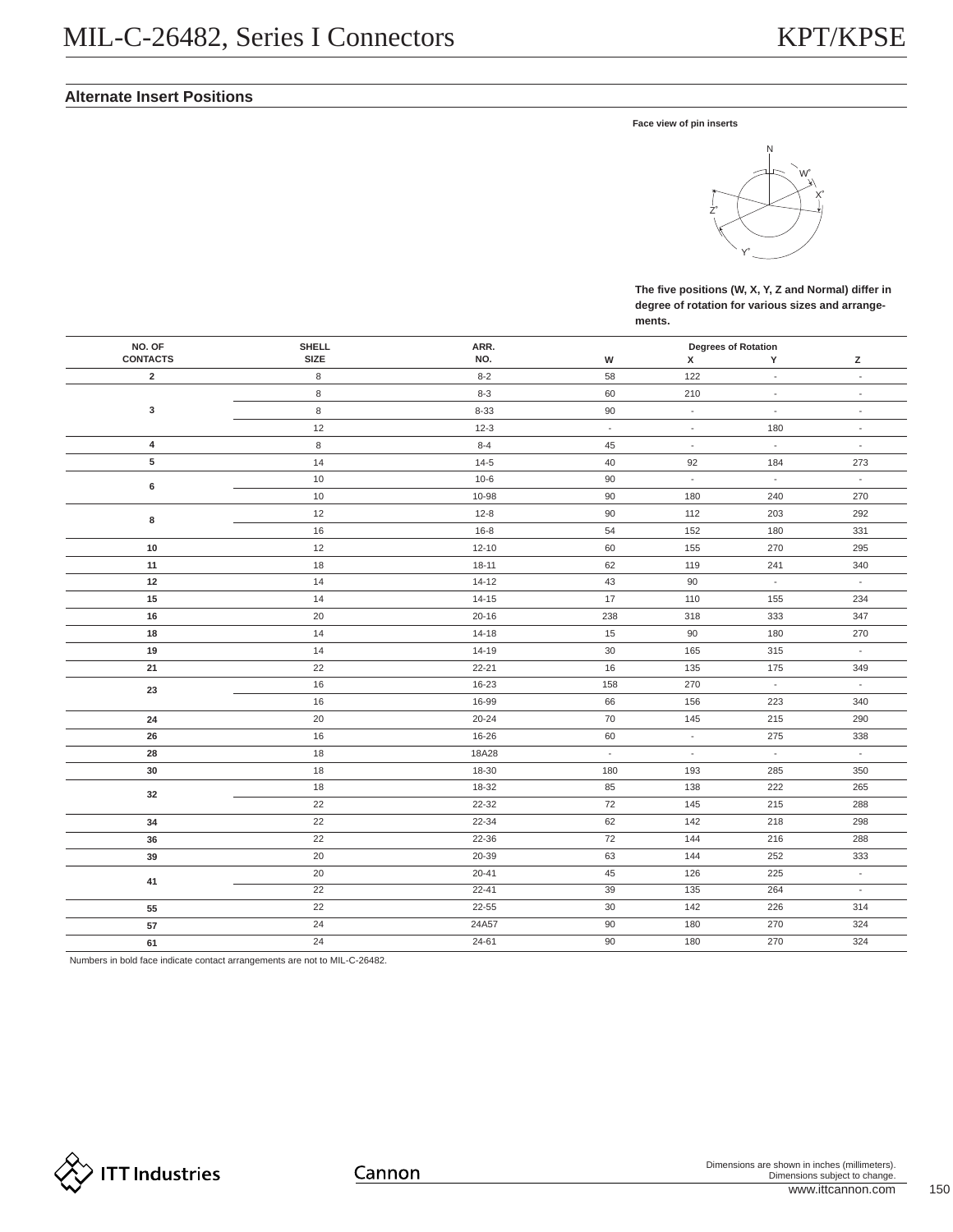# **Panel Cutouts**

## **Box and Wall Mounting Receptacle**



**Shell Size FLANGE (FRONT MOUNTING) KPT/KPSE MOUNTING HOLE DIA. KPT/KPSE A Dia. R P +\_.005 Screw †8 10 12 14 16 18 20 22 24** .618 (15.70) .735 (18.67) .859 (21.82) .985 (25.02) 1.113 (28.27) 1.235 (31.37) 1.361 (34.57) 1.485 (37.72) 1.611 (40.92)  $.594(15.09)$ .719 (18.26) .812 (20.62) .906 (23.01) .969 (24.61) 1.062 (26.97) 1.156 (29.36) 1.250 (31.75) 1.375 (34.92) .125 (3.17) .125 (3.17) .125 (3.17) .125 (3.17) .125 (3.17) .125 (3.17) .125 (3.17) .125 (3.17) .155 (3.94) #4 #4 #4 #4 #4 #4 #4 #4 #6 <sup>A</sup>

†Not Available in KPSE connectors.

| Shell |               | <b>KPT/KPSE</b> |  |  |  |  |
|-------|---------------|-----------------|--|--|--|--|
| Size  | A             | R               |  |  |  |  |
| $+8$  | .578 (14.68)  | .540 (13.72)    |  |  |  |  |
| 10    | .703 (17.86)  | .665 (16.89)    |  |  |  |  |
| 12    | .890 (22.61)  | .828 (21.02)    |  |  |  |  |
| 14    | 1.015 (25.78) | .952 (24.18)    |  |  |  |  |
| 16    | 1.140 (28.96) | 1.076 (27.33)   |  |  |  |  |
| 18    | 1.265 (32.13) | 1.201 (30.51)   |  |  |  |  |
| 20    | 1.390 (35.31) | 1.326 (33.68)   |  |  |  |  |
| 22    | 1.515 (38.48) | 1.451 (36.86)   |  |  |  |  |
| 24    | 1.640 (41.66) | 1.576 (40.03)   |  |  |  |  |

**Jam Nut Receptacle**



# **Panel Thickness**

Maximum panel thickness dimensions allowable to **Wall Mounting and Thru-Bulkhead Receptacle** ensure complete connector operation for the Wall Mounting Receptacle, Box Mounting Receptacle, and Thru-Bulkhead Receptacle.



**B Max**

**MTG REF**

**.087 (2.21)**

**.212 (5.38)**

**Size**



**MTG REF**



 $\circ$ 

П



**REAR PANEL MTG REF**

**PANEL**

|      | в              |  |  |  |  |
|------|----------------|--|--|--|--|
|      | Max            |  |  |  |  |
| Size | panel          |  |  |  |  |
|      | and            |  |  |  |  |
|      | screw          |  |  |  |  |
|      | head           |  |  |  |  |
| 8    |                |  |  |  |  |
| 10   |                |  |  |  |  |
| 12   | .218           |  |  |  |  |
| 14   | (5.54)         |  |  |  |  |
| 16   |                |  |  |  |  |
| 18   |                |  |  |  |  |
| 20   | .334           |  |  |  |  |
| 22   | (8.74)         |  |  |  |  |
| 24   | .311<br>(7.90) |  |  |  |  |
|      |                |  |  |  |  |



Cannon

www.ittcannon.com 151 Dimensions are shown in inches (millimeters). Dimensions subject to change.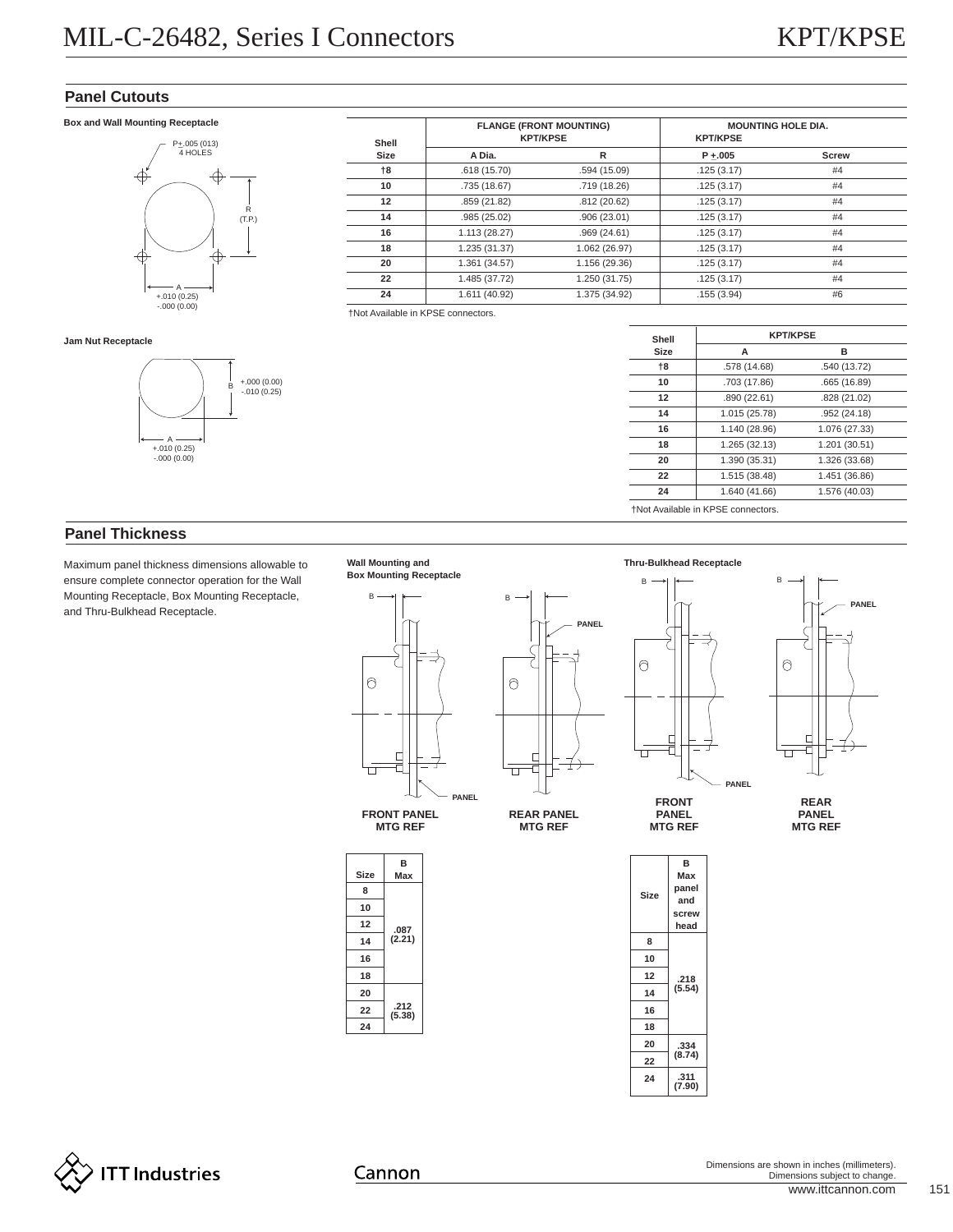# **Dummy Receptacles**



#### **SERIES PREFIX**

KPT - ITT Cannon Prefix

8 thru 24 **SHELL SIZE**

**MODIFICATIONS**

None - Olive drab chromate over cadmium





NOTE: For MS Version and additional finishes see PV catalog.

|       |                  |               |               |                  | J            |                 |
|-------|------------------|---------------|---------------|------------------|--------------|-----------------|
| Shell | A                | Е             | F             | G                | $+.031(.79)$ | ĸ               |
| Size  | $\pm .003$ (.08) | <b>Basic</b>  | Max.          | $\pm .005$ (.13) | $-.000(.00)$ | $\pm .016(.41)$ |
| 8     | .471 (11.96)     | .594 (15.09)  | .828 (21.03)  | .120(3.05)       | .412 (10.46) | .062(1.57)      |
| 10    | .588 (14.94)     | .719 (18.26)  | .954 (24.23)  | .120(3.05)       | .412 (10.46) | .062(1.57)      |
| 12    | .748 (19.00)     | .812(20.62)   | 1.047 (26.60) | .120(3.05)       | .412 (10.46) | .062(1.57)      |
| 14    | .873 (22.17)     | .906(23.01)   | 1.141 (28.98) | .120(3.05)       | .412 (10.46) | .062(1.57)      |
| 16    | .998 (25.35)     | 969 (24.61)   | 1.234 (31.34) | .120(3.05)       | .412 (10.46) | .062(1.57)      |
| 18    | 1.123 (28.52)    | 11.57 (26.97) | 1.328 (33.73) | .120(3.05)       | .462 (11.73) | .062(1.57)      |
| 20    | 1.248 (31.70)    | 1.156 (23.96) | 1.453 (36.91) | .120(3.05)       | .556 (14.12) | .094(2.39)      |
| 22    | 1.373 (34.87)    | 1.250 (31.75) | 1.578 (40.08) | .120(3.05)       | .556 (14.12) | .094(2.39)      |
| 24    | 1.498 (38.05)    | 1.375 (34.93) | 1.703 (43.26) | .147(3.73)       | .589 (14.96) | .094(2.39)      |
|       |                  |               |               |                  |              |                 |

# **Protective Caps**



## **TERMINATION STYLE**

- C Sash Chain
- N Sash Chain with Ring (81 type only)

NOTE: For MS version and additional finishes see PV catalog. (N Style use Primarily for Jam Nut Receptacle)

| Size | $+ .003(.08)$ | Max.                        | н              | Max.         | $-.000(.00)$ | Min.         | Max.                        | Max.         |  |
|------|---------------|-----------------------------|----------------|--------------|--------------|--------------|-----------------------------|--------------|--|
| 8    | .471 (11.96)  | .719 (18.26)                | 3.000 (76.20)  | .562 (14.27) | .368(9.35)   | .578 (14.68) | .734 (18.64)                | .562 (14.27) |  |
| 10   | .588 (14.94)  | .844(21.44)                 | 3.000(76.20)   | .562 (14.27) | .368(9.35)   | .703 (17.86) | .859(21.82)                 | .562(14.27)  |  |
| 12   | .748 (19.00)  | 1.000(25.40)                | 3.500 (88.90)  | .562 (14.27) | .368(9.35)   | .891(22.63)  | 1.000(24.40)                | .562 (14.27) |  |
| 14   | .873(22.17)   | 1.125 (28.58)               | 3.500 (88.90)  | .562 (14.27) | .368(9.35)   |              | 1.016 (25.81) 1.125 (28.58) | .562 (14.27) |  |
| 16   | .998(25.35)   | 1.250 (31.75)               | 3.500 (88.90)  | .562 (14.27) | .368(9.35)   |              | 1.141 (28.98) 1.250 (31.75) | .562 (14.27) |  |
| 18   |               | 1.123 (28.52) 1.375 (34.93) | 3.500 (88.90)  | .562 (14.27) | .368(9.35)   |              | 1.266 (32.16) 1.375 (34.93) | .562 (14.27) |  |
| 20   |               | 1.248 (31.70) 1.500 (38.10) | 4.000 (101.60) | .625(15.88)  | .430 (10.92) |              | 1.391 (35.33) 1.500 (38.10) | .562 (14.27) |  |
| 22   |               | 1.373 (34.87) 1.625 (41.26) | 4.000 (101.60) | .625(15.88)  | .430 (10.92) |              | 1.516 (38.51) 1.625 (41.26) | .562 (14.27) |  |
| 24   |               | 1.498 (38.05) 1.750 (44.45) | 4.000 (101.60) | .658 (16.71) | .463 (11.76) |              | 1.641 (41.68) 1.750 (44.45) | .602(15.29)  |  |

# **MATERIALS AND FINISHES**

|                       | <b>KPT</b>                                     |
|-----------------------|------------------------------------------------|
| <b>Protective Cap</b> | aluminum alloy, olive drab finish per QQ-P-416 |
| Sash Chain            | stainless steel                                |
| <b>Ring/Rivet</b>     | stainless steel                                |
| Gasket                | polychloroprene                                |



Cannon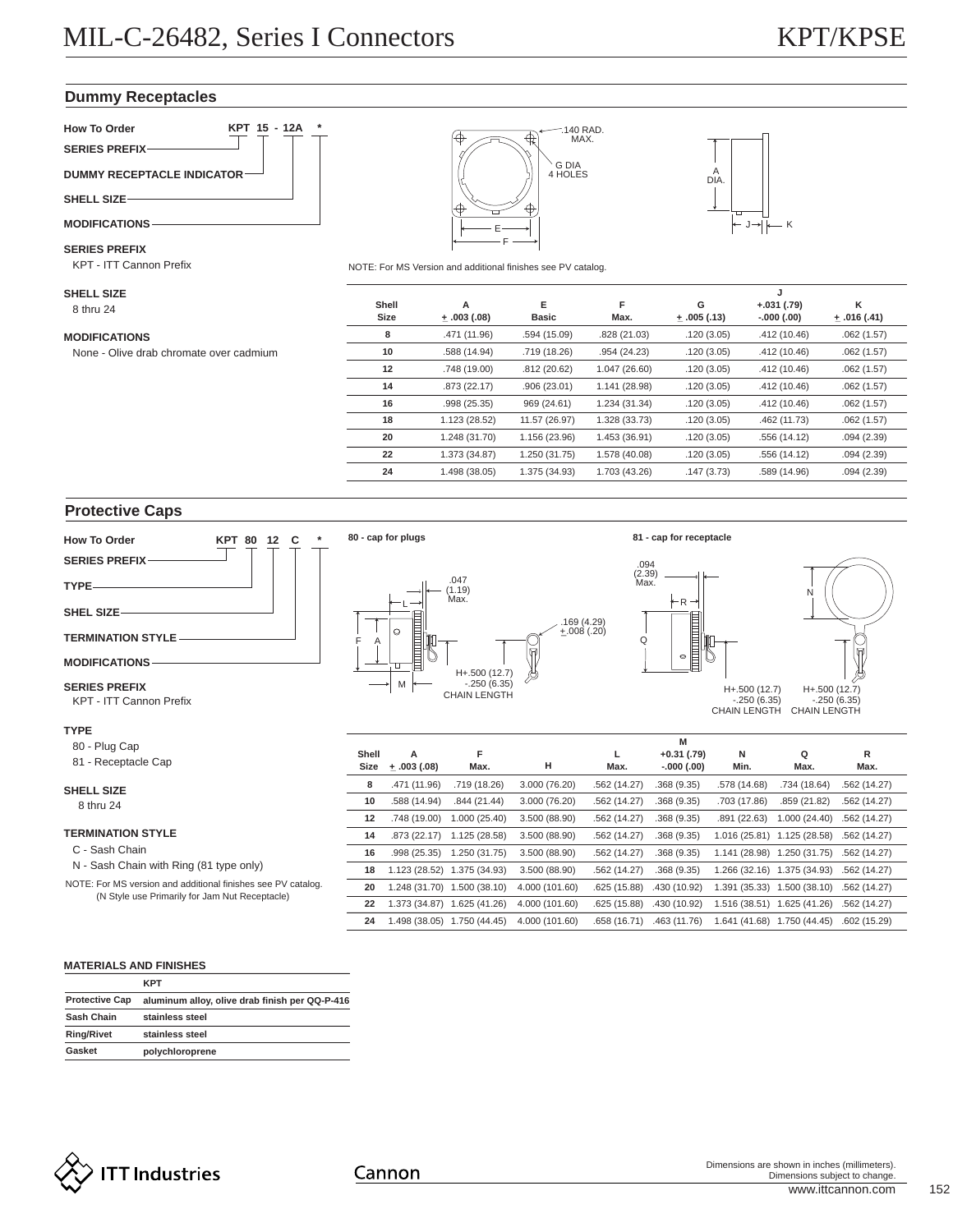# **MIL-C-26482 Specifications**

| The following excerpts are some of the parameter requirements of the MIL-C-26482 specification. |  |  |
|-------------------------------------------------------------------------------------------------|--|--|
|                                                                                                 |  |  |

| Test<br><b>Description</b>                            | Paragraph<br>Reference |                                                                                                                                                                                                                                                                                                                                                                                                                                                                                                                                                                                                                                                                                                                                                        | <b>Requirements</b>                                                                                                                                                                                                                                                                                                                                                                                                                                                                                                                                                                                                                                                                                                                                                                 |                |            |                |                |  |  |  |
|-------------------------------------------------------|------------------------|--------------------------------------------------------------------------------------------------------------------------------------------------------------------------------------------------------------------------------------------------------------------------------------------------------------------------------------------------------------------------------------------------------------------------------------------------------------------------------------------------------------------------------------------------------------------------------------------------------------------------------------------------------------------------------------------------------------------------------------------------------|-------------------------------------------------------------------------------------------------------------------------------------------------------------------------------------------------------------------------------------------------------------------------------------------------------------------------------------------------------------------------------------------------------------------------------------------------------------------------------------------------------------------------------------------------------------------------------------------------------------------------------------------------------------------------------------------------------------------------------------------------------------------------------------|----------------|------------|----------------|----------------|--|--|--|
| Contact<br>Retention                                  | 4.6.32.1               | After preloading to 3 pounds maximum, the force shall be applied at a rate of approximately 1 pound per second and maintained at full load for 5-10 seconds.<br>No damage to contacts or insert shall result nor shall the contacts be dislocated from their normal position in the connector more that 0.012 inch under<br>giveload for KPSE and within 1 minute after the load is removed for KPT.                                                                                                                                                                                                                                                                                                                                                   |                                                                                                                                                                                                                                                                                                                                                                                                                                                                                                                                                                                                                                                                                                                                                                                     |                |            |                |                |  |  |  |
|                                                       |                        |                                                                                                                                                                                                                                                                                                                                                                                                                                                                                                                                                                                                                                                                                                                                                        | <b>Contact Size</b>                                                                                                                                                                                                                                                                                                                                                                                                                                                                                                                                                                                                                                                                                                                                                                 |                | 20         | 12<br>16       |                |  |  |  |
|                                                       |                        |                                                                                                                                                                                                                                                                                                                                                                                                                                                                                                                                                                                                                                                                                                                                                        | Load in Pounds Min.                                                                                                                                                                                                                                                                                                                                                                                                                                                                                                                                                                                                                                                                                                                                                                 |                | 15         | 25             | 25             |  |  |  |
| Contact<br><b>Insertion/Extraction</b><br>(KPSE only) | 4.6.11                 | endbell.                                                                                                                                                                                                                                                                                                                                                                                                                                                                                                                                                                                                                                                                                                                                               | When using the proper insertion and extraction tools the forces required to insert or extract the contact shall not exceed 20 lbs. Connectors shall be less                                                                                                                                                                                                                                                                                                                                                                                                                                                                                                                                                                                                                         |                |            |                |                |  |  |  |
| Coupling<br>Torque                                    | 4.6.3                  | For qualification testing, mating halves shall be coupled and uncoupled, measuring the torques necessary. The torques required to couple and uncouple mating<br>connectors halves shall fall within the limits specified as follows:                                                                                                                                                                                                                                                                                                                                                                                                                                                                                                                   |                                                                                                                                                                                                                                                                                                                                                                                                                                                                                                                                                                                                                                                                                                                                                                                     |                |            |                |                |  |  |  |
|                                                       |                        |                                                                                                                                                                                                                                                                                                                                                                                                                                                                                                                                                                                                                                                                                                                                                        | Torque Ib./in.                                                                                                                                                                                                                                                                                                                                                                                                                                                                                                                                                                                                                                                                                                                                                                      |                |            | Torque Ib./in. |                |  |  |  |
|                                                       |                        | Shell Size                                                                                                                                                                                                                                                                                                                                                                                                                                                                                                                                                                                                                                                                                                                                             | Max.                                                                                                                                                                                                                                                                                                                                                                                                                                                                                                                                                                                                                                                                                                                                                                                | Min.           | Shell Size | Max.           | Min.           |  |  |  |
|                                                       |                        | 8                                                                                                                                                                                                                                                                                                                                                                                                                                                                                                                                                                                                                                                                                                                                                      | $\,$ 8 $\,$                                                                                                                                                                                                                                                                                                                                                                                                                                                                                                                                                                                                                                                                                                                                                                         | $\mathbf{1}$   | 18         | 28             | $\overline{4}$ |  |  |  |
|                                                       |                        | 10                                                                                                                                                                                                                                                                                                                                                                                                                                                                                                                                                                                                                                                                                                                                                     | 12                                                                                                                                                                                                                                                                                                                                                                                                                                                                                                                                                                                                                                                                                                                                                                                  | $\overline{1}$ | 20         | 32             | 6              |  |  |  |
|                                                       |                        | 12                                                                                                                                                                                                                                                                                                                                                                                                                                                                                                                                                                                                                                                                                                                                                     | 16                                                                                                                                                                                                                                                                                                                                                                                                                                                                                                                                                                                                                                                                                                                                                                                  | $\overline{c}$ | 22         | 36             | $\overline{7}$ |  |  |  |
|                                                       |                        | 14                                                                                                                                                                                                                                                                                                                                                                                                                                                                                                                                                                                                                                                                                                                                                     | 20                                                                                                                                                                                                                                                                                                                                                                                                                                                                                                                                                                                                                                                                                                                                                                                  | $\overline{4}$ | 24         | 44             | $\overline{7}$ |  |  |  |
|                                                       |                        | 16                                                                                                                                                                                                                                                                                                                                                                                                                                                                                                                                                                                                                                                                                                                                                     | 24                                                                                                                                                                                                                                                                                                                                                                                                                                                                                                                                                                                                                                                                                                                                                                                  | $\overline{4}$ |            |                |                |  |  |  |
| Durability                                            | 4.6.17                 | Connector halves shall be mated and unmated 500 times at a rate of 200 $\pm$ 100 cycles per hour. The test may be performed by hand or by mechanical means,<br>but the coupling ring shall be operated as in normal service. Failure to complete this test because of mechanical malfunction shall be cause for rejection.                                                                                                                                                                                                                                                                                                                                                                                                                             |                                                                                                                                                                                                                                                                                                                                                                                                                                                                                                                                                                                                                                                                                                                                                                                     |                |            |                |                |  |  |  |
| <b>Insert Retention</b>                               | 4.6.29                 |                                                                                                                                                                                                                                                                                                                                                                                                                                                                                                                                                                                                                                                                                                                                                        | Connectors witht he endbells and grommets (if possible) removed shall be subjected to a 75 psi load on the insulator in both directions. The load shall be<br>applied at a rate of 10lb/sec. and held for 5 to 10 secs. Insulators shall not be dislogged from their original position.                                                                                                                                                                                                                                                                                                                                                                                                                                                                                             |                |            |                |                |  |  |  |
| <b>Insulation Resistance</b>                          | 4.6.7.1                |                                                                                                                                                                                                                                                                                                                                                                                                                                                                                                                                                                                                                                                                                                                                                        | On unmated connectors at 25°C±3°C a potential of 500 VDC ± 10% shall be applied between all, but not more than 6, pairs of adjacent contacts and between<br>all, but not more than 6, contacts and the shell. Failure to meet a minimum requirement of 5,000 megohms shall be cause for rejection.                                                                                                                                                                                                                                                                                                                                                                                                                                                                                  |                |            |                |                |  |  |  |
| Vibration                                             | 4.6.21                 |                                                                                                                                                                                                                                                                                                                                                                                                                                                                                                                                                                                                                                                                                                                                                        | Wired, mated connectors shall be subjected to the vibration test of MIL-STD-1344, Method 2005, Test Condition II. Receptacles shall be mounted on the<br>vibration fixture by normal means, All contacts shall be wired in a series circuit and 100 max. milliamperes of current shall be allowed to flow through the series<br>circuit during vibration. Suitable means shall be employed to monitor the current f low and to indicate any discontinuity of more than 10 microseconds. The wire<br>bundle shall be clamped to nonvibrating points at least 8 inches from the rear of the connector. Current discontinuity of 10 microsecond or more,<br>disengagement of the mated connectors, evidence of cracking, breaking, or loosening of parts shall be cause for rejection. |                |            |                |                |  |  |  |
| Shock                                                 | 4.6.23                 | Wired, mated connectors shall be subjected to one shock in each direction in each of three mutually perpendicular axes. The pulse shall be approximate half<br>sine wave of 50g±15% magnitude with a duration of 11 ±1 milliseconds. Receptacles shall be mounted on a shock fixture by normal means. All contacts shall<br>be wired in a series circuit and 90-110 ma, of current shall flow through the series circuit during shock. Suitable means shall be employed to Monitor the<br>current flow and to indicate any discontinuity of more than 10 microseconds. Current discontinuity of 10 microseconds or more, disengagement of the mated<br>connectors, evidence of cracking, breaking. or loosening of parts shall be cause for rejection. |                                                                                                                                                                                                                                                                                                                                                                                                                                                                                                                                                                                                                                                                                                                                                                                     |                |            |                |                |  |  |  |
| <b>Thermal</b><br>Shock                               | 4.6.12                 | Wired, unmated plug and receptacle shall be subjected to 5 cycles of hot and cold temperatures. Maximum temperature shall be + 125°C and the minimum<br>shall be -55°C. Duration at each temperature extreme shall be 1/2 hour minimum. Cracking, breaking or loosening of parts shall be cause for rejection.                                                                                                                                                                                                                                                                                                                                                                                                                                         |                                                                                                                                                                                                                                                                                                                                                                                                                                                                                                                                                                                                                                                                                                                                                                                     |                |            |                |                |  |  |  |
| <b>Humidity</b>                                       | 4.6.25                 | The connectors shall be subjected to varying humidity, 50% to 95%, conditions for a period of 10 days KPSE or 20 days KPT. The insulation resistance shall not<br>be less than 100 megohms.                                                                                                                                                                                                                                                                                                                                                                                                                                                                                                                                                            |                                                                                                                                                                                                                                                                                                                                                                                                                                                                                                                                                                                                                                                                                                                                                                                     |                |            |                |                |  |  |  |
| Air Leakage<br>(KPT Only)                             | 4.6.15.1               | A 30 psi pressure differential shall be applied across the connector for 30 minutes. The leak rate, in either direction, shall be no greater than 1 atmosphere<br>cubic inch per hour (4.55 X 10 <sup>-3</sup> cm <sup>3</sup> /S) at - 67 <sup>°</sup> F (- 55 <sup>°</sup> C).                                                                                                                                                                                                                                                                                                                                                                                                                                                                       |                                                                                                                                                                                                                                                                                                                                                                                                                                                                                                                                                                                                                                                                                                                                                                                     |                |            |                |                |  |  |  |
| <b>Salt Spray</b><br>(Corrosion)                      | 4.6.19                 | Unmated and wired connectors shall be subject to a salt fog for 48 hours. These shall be no exposure of base metal, the connector shall be functional and meet<br>the contact resistance requirement.                                                                                                                                                                                                                                                                                                                                                                                                                                                                                                                                                  |                                                                                                                                                                                                                                                                                                                                                                                                                                                                                                                                                                                                                                                                                                                                                                                     |                |            |                |                |  |  |  |
| <b>Fluid Immersion</b>                                | 4.6.27                 | At least one connector, unmated and wired, shall he immersed in each fluid for a period of 20 hours then dried at room conditions for hour. Connectors shall be<br>able to mate and meet the coupling torque requirements.<br>a) Hydraulic Fluid per MIL-H-5606, b) Lubricating Oil per MIL-L-7808                                                                                                                                                                                                                                                                                                                                                                                                                                                     |                                                                                                                                                                                                                                                                                                                                                                                                                                                                                                                                                                                                                                                                                                                                                                                     |                |            |                |                |  |  |  |

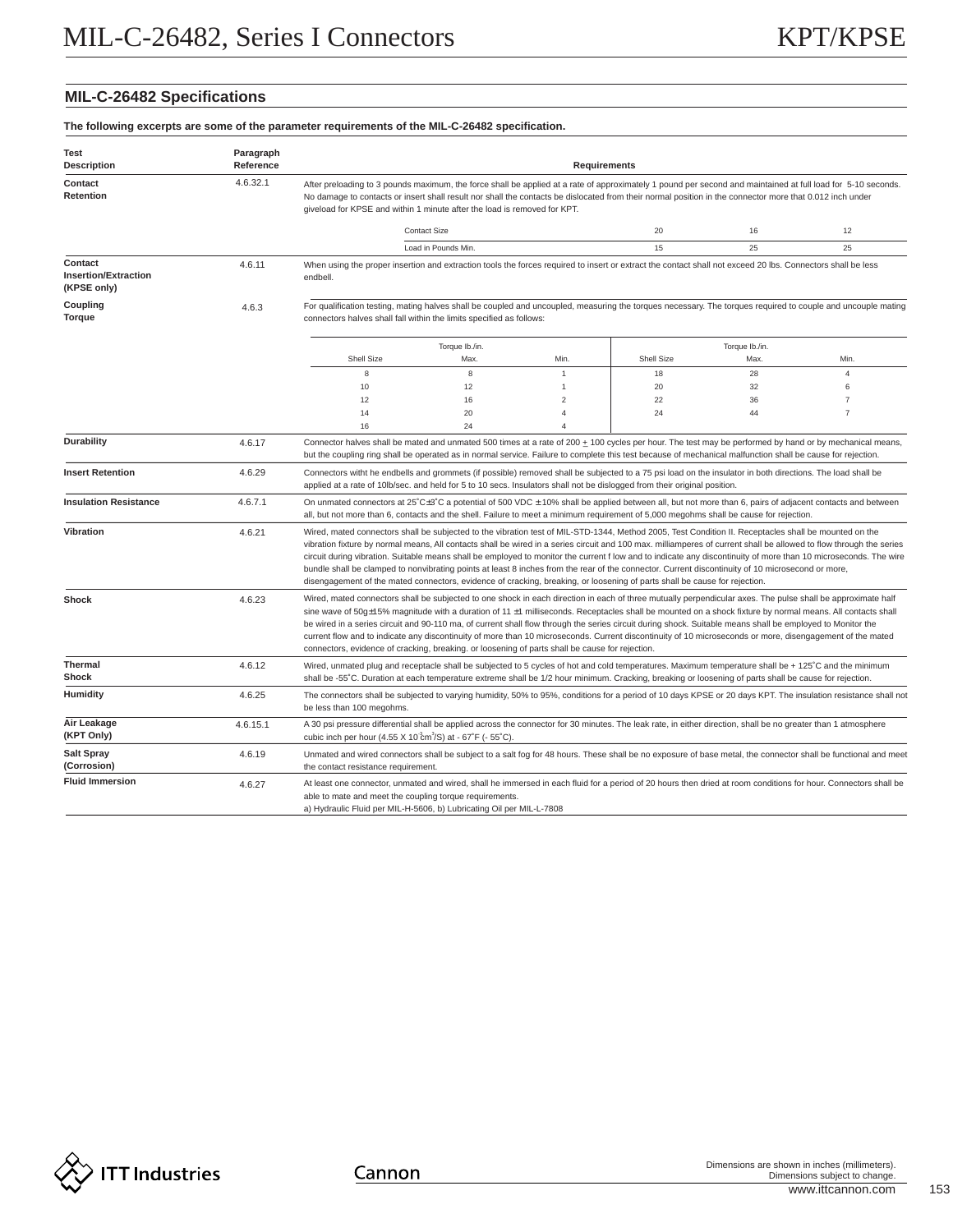# **Tooling, Crimp**



# **Tooling, Insertion/Extraction**

**M22520/1-01 CRIMP TOOL M22520/1-02 Turret**



**KPSE Insertion**



**KPSE Extraction**

| <b>Contact Size</b> |            | <b>Contact Size</b> |            |
|---------------------|------------|---------------------|------------|
| 20                  | MS24256A20 | 20                  | MS24256R20 |
| 16                  | MS24256A16 | 16                  | MS24256R16 |
|                     |            |                     |            |

# **Contacts**

| Contact   | <b>Military</b>    |     | <b>Color Bands</b> |              | <b>ITT Cannon</b>  |
|-----------|--------------------|-----|--------------------|--------------|--------------------|
| Size/Type | <b>Part Number</b> | 1st | 2nd                | 3rd          | <b>Part Number</b> |
| 20 Socket | M39029/32-259      | Red | Green              | White        | 031-9074-002       |
| 20 Pin    | M39029/31-240      | Red | Yellow             | <b>Black</b> | 030-9036-000       |
| 16 Socket | M39029/32-247      | Red | Yellow             | Violet       | 031-9095-003       |
| 16 Pin    | M39029/31-228      | Red | Red                | Grey         | 030-9032-003       |

**#20**

Contacts for printed circuit applicaitons also available

# **Wire Hole Fillers/Grommets Sealing Plugs**

| Contact |              | <b>Part Number</b> |               |  |  |  |
|---------|--------------|--------------------|---------------|--|--|--|
| Size    | Cannon       |                    | Color<br>Code |  |  |  |
| 20      | 225-1012-000 | MS3187A20          | Red           |  |  |  |
| 16      | 225-1011-000 | MS3187-16          | Blue          |  |  |  |
|         |              |                    |               |  |  |  |

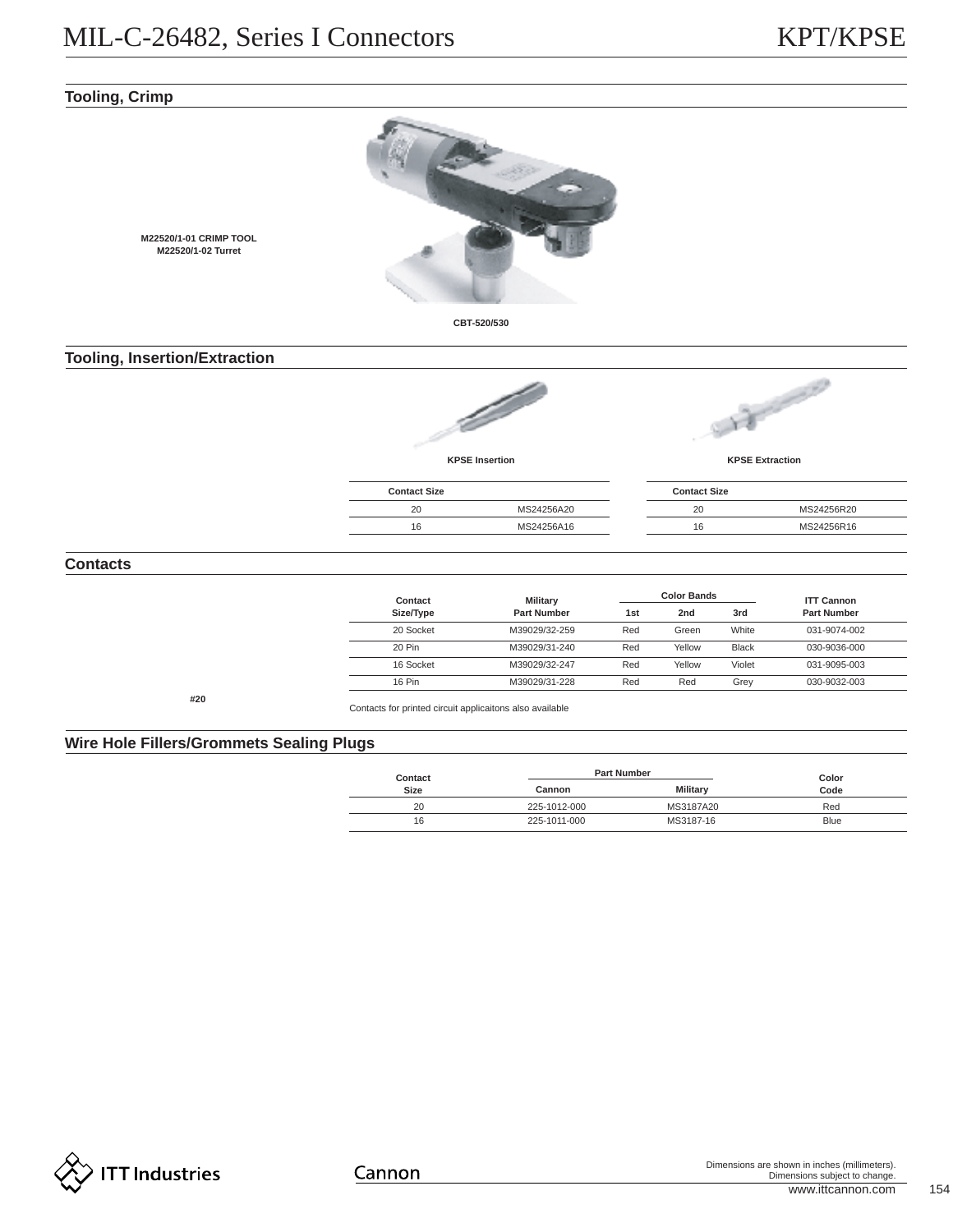# **KPSE Assembly Instructions**

**Wrong**



**CRIMPING CONTACTS**

1. Strip wires according to the table above taking care not to cut or nick 2. Insert stripped wire into contact crimp pot. Wire must be visible thru strands.

inspection hole.



CAUTION: *Check that none of the contacts are bent or damaged in any way after crimping.*







**CONTACT INSERTION**

bundle in proper order for reassembly.

1. Remove hardware from plug and receptacle. Slide hardware over wire 2. Use the proper contact insertion tool and slide the tool over the 3. Begining from center cavity and working outwards in a circular terminal end of the contact. The size 16 contact lies in the tool and the pattern, insert wired contacts into rear of connnector by hand until the tool tip.

*while installing contacts.*



**Torque in/lbs.** 10-15 15-25 25-35



4. Use contacts and grommet sealing plugs to fill any empty cavities.



**COMPLETION**

1. Check face of plug or receptacle for proper contact installation. 2. Using mating connector with contacts installed, mate both connector

halves together.

**Size** 8,10,12 and 14 16 and 18 20,22 and 24

3. Assemble ferrule over the grommet by hand as far as possible. 4 Assemble endbell over ferrule and loosely tighten endbell. Partiallly loosen (1/4 turn) and retighten to recommended torque limits.



#### **CONTACT EXTRACTION**

1. Slide hardware back over wire bundle. Using proper extraction tool or KPSE: There are two lines on the clip sleeve which are vital to the Carefully place the tool tip over the contact to be extracted until the extraction end of proper insertion/extraction tool, proceed as follows: contact removal process. The first index line is used for removing pin tool tip touches the insulator face. Carefully rotate the tool until the

2nd Index Line Socket Contacts

1st Index Line Pin Contacts



contacts while the second index line is for removing socket contacts. index line is slightly below the insulator face. Keep an even pressure against tool body; push plunger forward with thumb and index finger, and push the contact out throught the clip. Carefully remove extraction tool from connnector. Pull wire by hand to compete the removal of the contact.



# Cannon

www.ittcannon.com 155 Dimensions are shown in inches (millimeters). Dimensions subject to change.